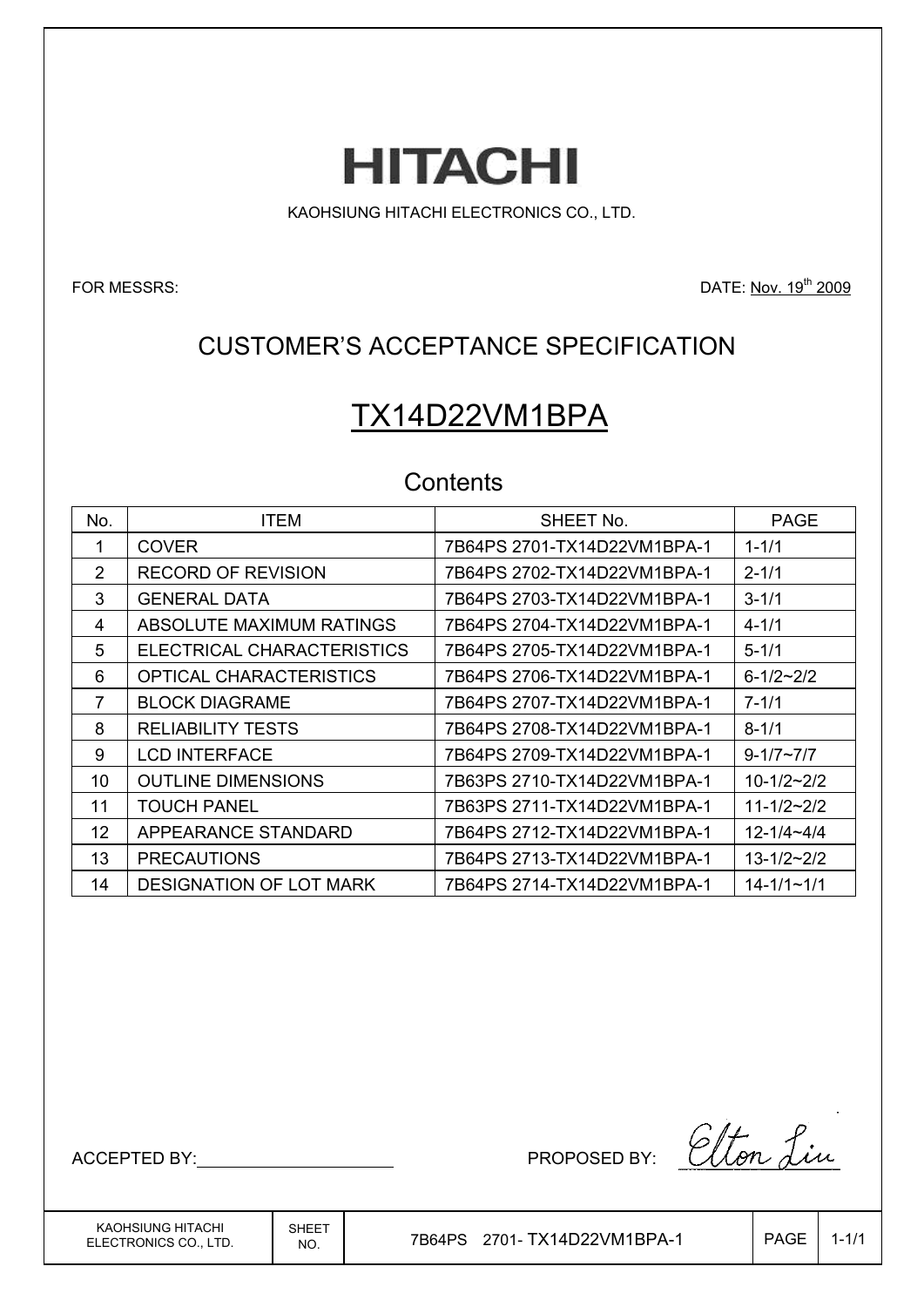|                       | 2. RECORD OF REVISION |       |                              |      |           |
|-----------------------|-----------------------|-------|------------------------------|------|-----------|
| DATE                  | SHEET No.             |       | <b>SUMMARY</b>               |      |           |
|                       |                       |       |                              |      |           |
|                       |                       |       |                              |      |           |
|                       |                       |       |                              |      |           |
|                       |                       |       |                              |      |           |
|                       |                       |       |                              |      |           |
|                       |                       |       |                              |      |           |
|                       |                       |       |                              |      |           |
|                       |                       |       |                              |      |           |
|                       |                       |       |                              |      |           |
|                       |                       |       |                              |      |           |
|                       |                       |       |                              |      |           |
|                       |                       |       |                              |      |           |
|                       |                       |       |                              |      |           |
|                       |                       |       |                              |      |           |
|                       |                       |       |                              |      |           |
|                       |                       |       |                              |      |           |
|                       |                       |       |                              |      |           |
|                       |                       |       |                              |      |           |
|                       |                       |       |                              |      |           |
|                       |                       |       |                              |      |           |
|                       |                       |       |                              |      |           |
|                       |                       |       |                              |      |           |
|                       |                       |       |                              |      |           |
|                       |                       |       |                              |      |           |
|                       |                       |       |                              |      |           |
|                       |                       |       |                              |      |           |
|                       |                       |       |                              |      |           |
|                       |                       |       |                              |      |           |
|                       |                       |       |                              |      |           |
|                       |                       |       |                              |      |           |
|                       |                       |       |                              |      |           |
|                       |                       |       |                              |      |           |
|                       |                       |       |                              |      |           |
|                       |                       |       |                              |      |           |
|                       |                       |       |                              |      |           |
|                       |                       |       |                              |      |           |
|                       |                       |       |                              |      |           |
|                       |                       |       |                              |      |           |
|                       |                       |       |                              |      |           |
|                       |                       |       |                              |      |           |
| KAOHSIUNG HITACHI     |                       | SHEET | 7B64PS 2702- TX14D22VM1BPA-1 | PAGE | $2 - 1/1$ |
| ELECTRONICS CO., LTD. |                       | NO.   |                              |      |           |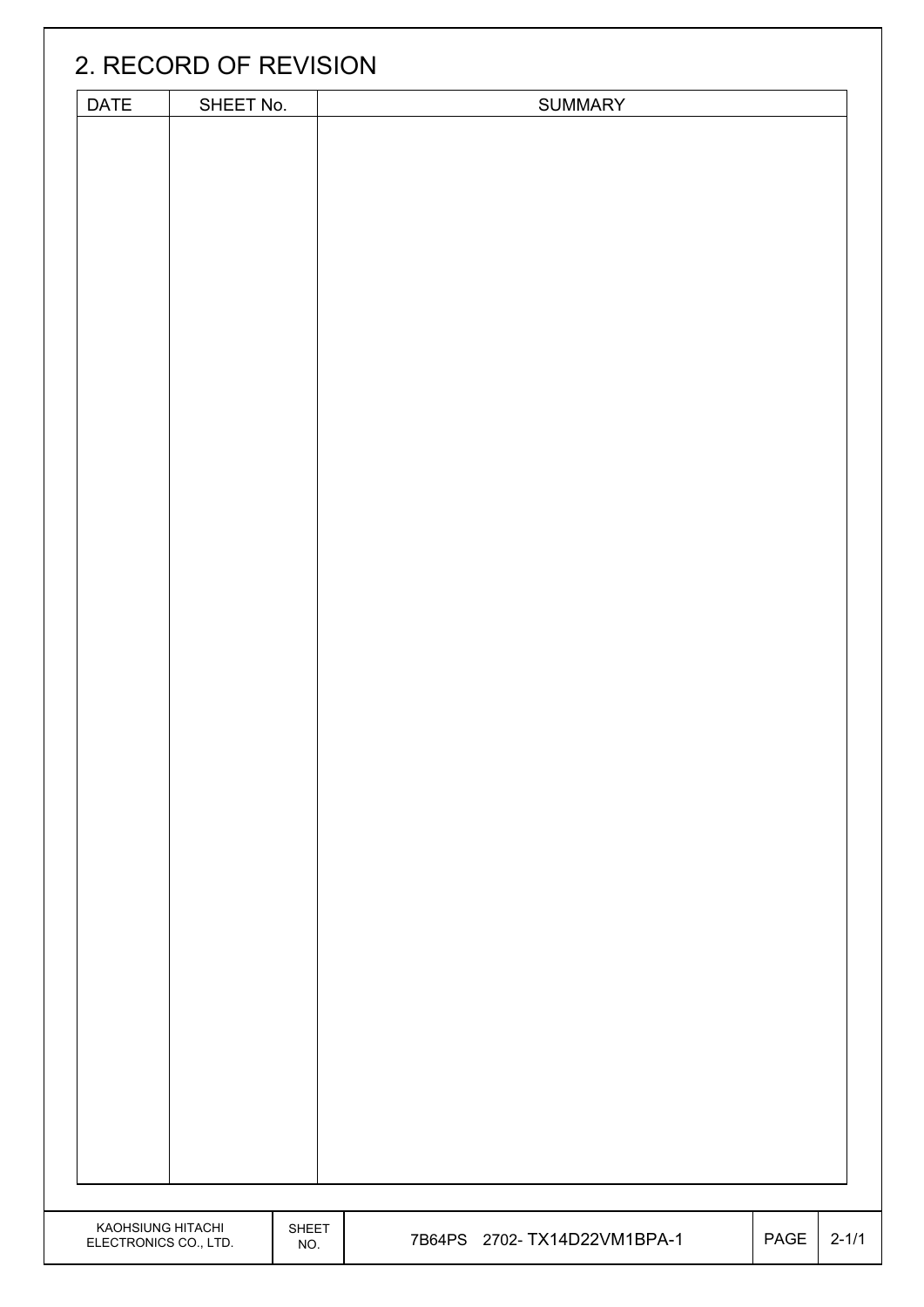## 3. GENERAL DATA

## 3.1 DISPLAY FEATURES

This module is a 5.7" QVGA of 4:3 format amorphous silicon TFT. The pixel format is vertical stripe and sub pixels are arranged as R (red), G (green), B (blue) sequentially. This display is RoHS compliant, COG (chip on glass) technology and LED backlight are applied on this display.

| Part Name                      | TX14D22VM1BPA                                                                                            |
|--------------------------------|----------------------------------------------------------------------------------------------------------|
| <b>Module Dimensions</b>       | 131.0(W) mm x 102.2(H) mm x 8.6 (D) mm typ.                                                              |
| <b>LCD Active Area</b>         | 115.2(W) mm x 86.4(H) mm                                                                                 |
| <b>Pixel Pitch</b>             | $0.36$ (W) mm x $0.36$ (H) mm                                                                            |
| Resolution                     | 320 x 3(RGB)(W) x 240(H) dots                                                                            |
| <b>Color Pixel Arrangement</b> | R, G, B Vertical stripe                                                                                  |
| LCD Type                       | Transmissive Color TFT; Normally White                                                                   |
| Display Type                   | <b>Active Matrix</b>                                                                                     |
| <b>Number of Colors</b>        | 262k Colors                                                                                              |
| <b>Backlight</b>               | 15 LEDs (3 series x 5)                                                                                   |
| Weight                         | 150g                                                                                                     |
| Interface                      | C-MOS; 18-bit RGB; 40 pins                                                                               |
| Power Supply Voltage           | 3.3V for LCD; 12V for Backlight                                                                          |
| <b>Power Consumption</b>       | 0.25 W for LCD; 0.72 W for Backlight                                                                     |
| <b>Viewing Direction</b>       | 6 o'clock (without image inversion and least brightness change)<br>12 o'clock (contrast peak located at) |
| <b>Touch Panel</b>             | Resistive type; Film on Glass; 4-wire type; Antiglare surface                                            |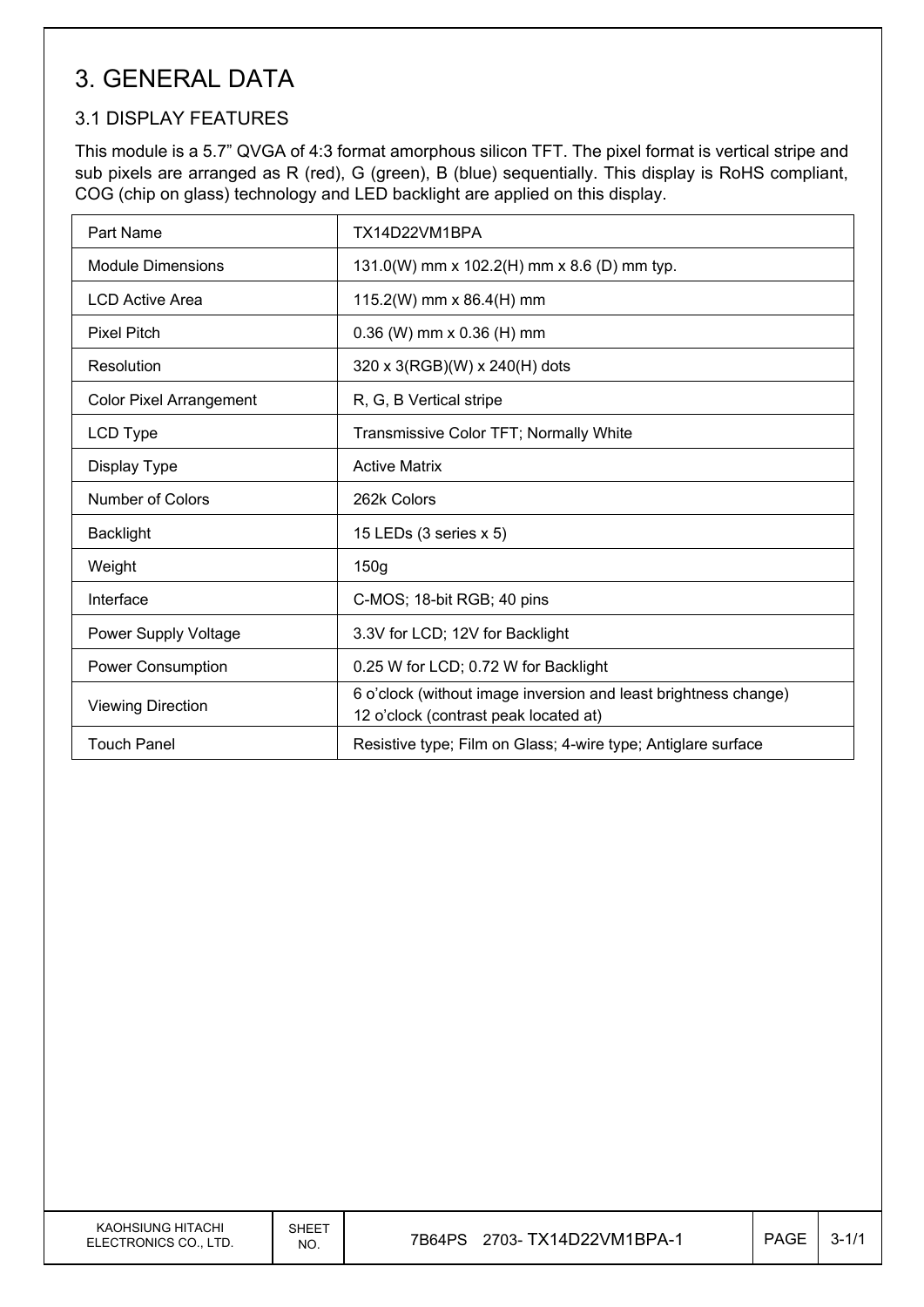# 4. ABSOLUTE MAXIMUM RATINGS

 $\overline{\phantom{a}}$ 

| Item                           | Symbol | Min.                     | Max.      | Unit              | Remarks                  |
|--------------------------------|--------|--------------------------|-----------|-------------------|--------------------------|
| <b>Supply Voltage</b>          | VDD    | $-0.3$                   | 5         |                   |                          |
| Input Voltage of Logic         | VI     | $-0.3$                   | $VDD+0.3$ |                   | Note 1                   |
| <b>Operating Temperature</b>   | Top    | $-20$                    | 70        | $^{\circ}$ C      | Note 2                   |
| Storage Temperature            | Tst    | $-30$                    | 80        | $^{\circ}$ $\cap$ | Note 2                   |
| <b>Backlight Input Voltage</b> | VLED   | $\overline{\phantom{0}}$ | 14.5      |                   | $\overline{\phantom{0}}$ |

Note 1: The rating is defined for the signal voltages of the interface such as CLK, DE, Hsync, Vsync, MODE, U/D, L/R and RGB data bus.

Note 2: The maximum rating is defined as above based on the temperature on the panel surface, which might be different from ambient temperature after assembling the panel into the application. Moreover, some temperature-related phenomenon as below needed to be noticed:

- Background color, contrast and response time would be different in temperatures other than  $25^{\circ}$ C.

- Operating under high temperature will shorten LED lifetime.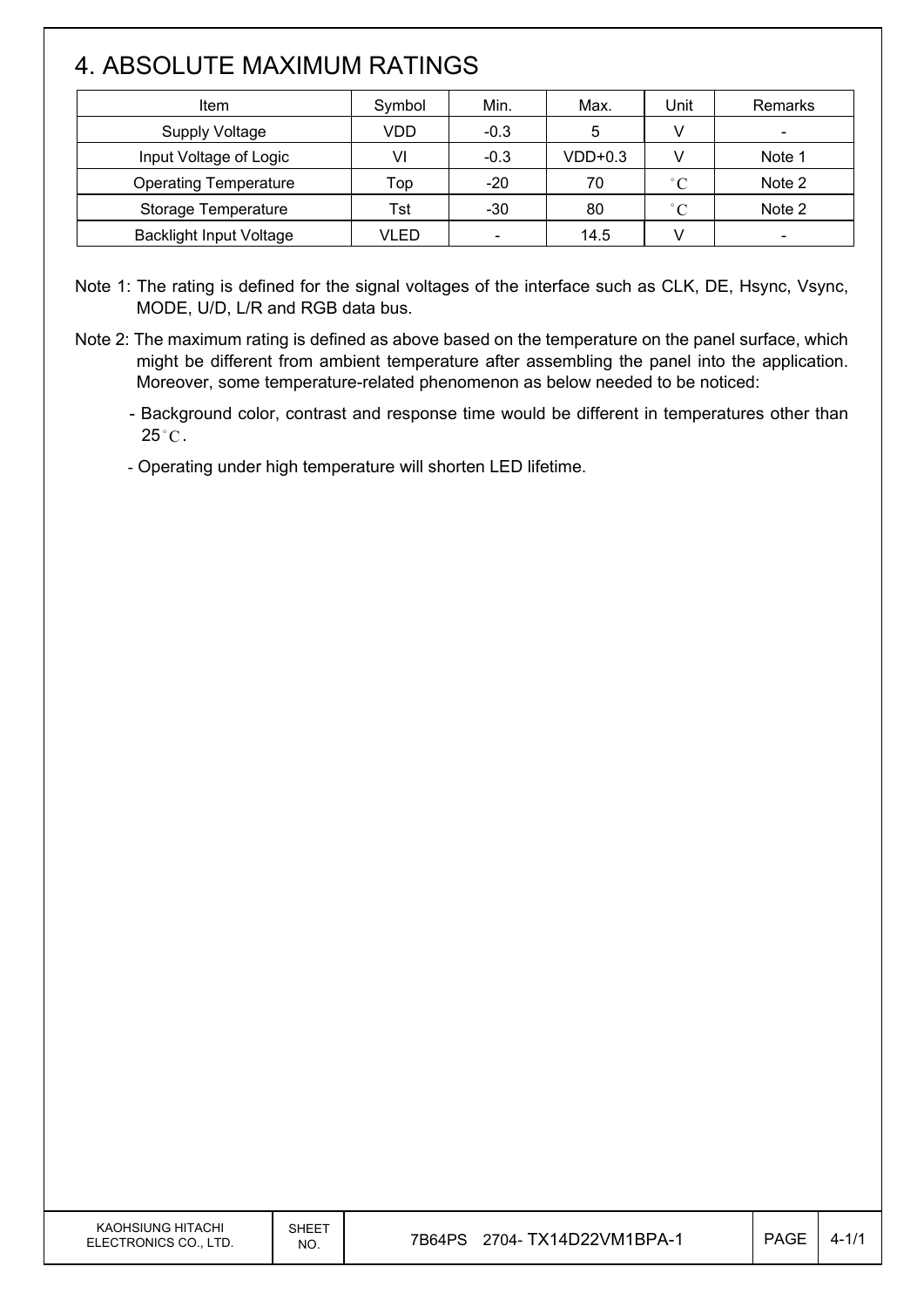# 5. ELECTRICAL CHARACTERISTICS

## 5.1 LCD CHARACTERISTICS

 $\mathsf{I}$ 

| 0.1 LUD UHARAUTERISTIUS.<br>$T_a = 25$ °C, VSS = 0V |                            |            |            |                          |        |            |         |
|-----------------------------------------------------|----------------------------|------------|------------|--------------------------|--------|------------|---------|
| Item                                                | Symbol                     | Condition  | Min.       | Typ.                     | Max.   | Unit       | Remarks |
| Power Supply Voltage                                | VDD                        |            | 3.0        | 3.3                      | 3.6    | V          |         |
|                                                     | VI                         | "H" level  | 0.7VDD     |                          | VDD    | V          |         |
| Input Voltage of Logic                              |                            | "L" level  | <b>VSS</b> | $\overline{\phantom{a}}$ | 0.3VDD |            | Note 1  |
| Power Supply Current                                | IDD                        | $VDD=3.3V$ |            | 57                       | 75     | mA         | Note 2  |
| <b>Vsync Frequency</b>                              | $f_{\nu}$                  |            |            | 60                       | 66     | <b>Hz</b>  |         |
| <b>Hsync Frequency</b>                              | $f_{\scriptscriptstyle H}$ |            |            | 15.68                    | 17.35  | <b>KHz</b> |         |
| <b>CLK Frequency</b>                                | $J_{C L K}$                |            |            | 6.4                      | 7.08   | <b>MHz</b> |         |

Note 1: The rating is defined for the signal voltages of the interface such as DE, CLK, MODE, U/D, L/R and RGB data bus.

### 5.2 BACKLIGHT CHARACTERISTICS

| 9.2 DAUNLIUM UMARAUTERISTIUS |        |                          |      |      |      | $T_a = 25$ °C |         |
|------------------------------|--------|--------------------------|------|------|------|---------------|---------|
| Item                         | Symbol | Condition                | Min. | Typ. | Max. | Unit          | Remarks |
| <b>LED Input Voltage</b>     | VLED   |                          | 11.5 | 12   | 12.5 |               | Note1   |
| LED Forward Current          | ILED   | $\overline{\phantom{0}}$ | 50   | 60   | 70   | mA            | Note 1  |
| LED lifetime                 |        | 60 mA                    |      | 40K  | -    | hrs           | Note 2  |

Note 1: As Fig. 5.1 shown, LED current is 60 mA when applying 12V VLED.

Note 2: The estimated lifetime is specified as the time to reduce 50% brightness by applying 60 mA at  $25^{\circ}$ C.



Fig. 5.1

| KAOHSIUNG HITACHI     |
|-----------------------|
| ELECTRONICS CO., LTD. |

Note 2: An all black check pattern is used when measuring IDD.  $f_v$  is set to 60 Hz. Moreover, the fuse 0.4A is applied in the circuit for IDD.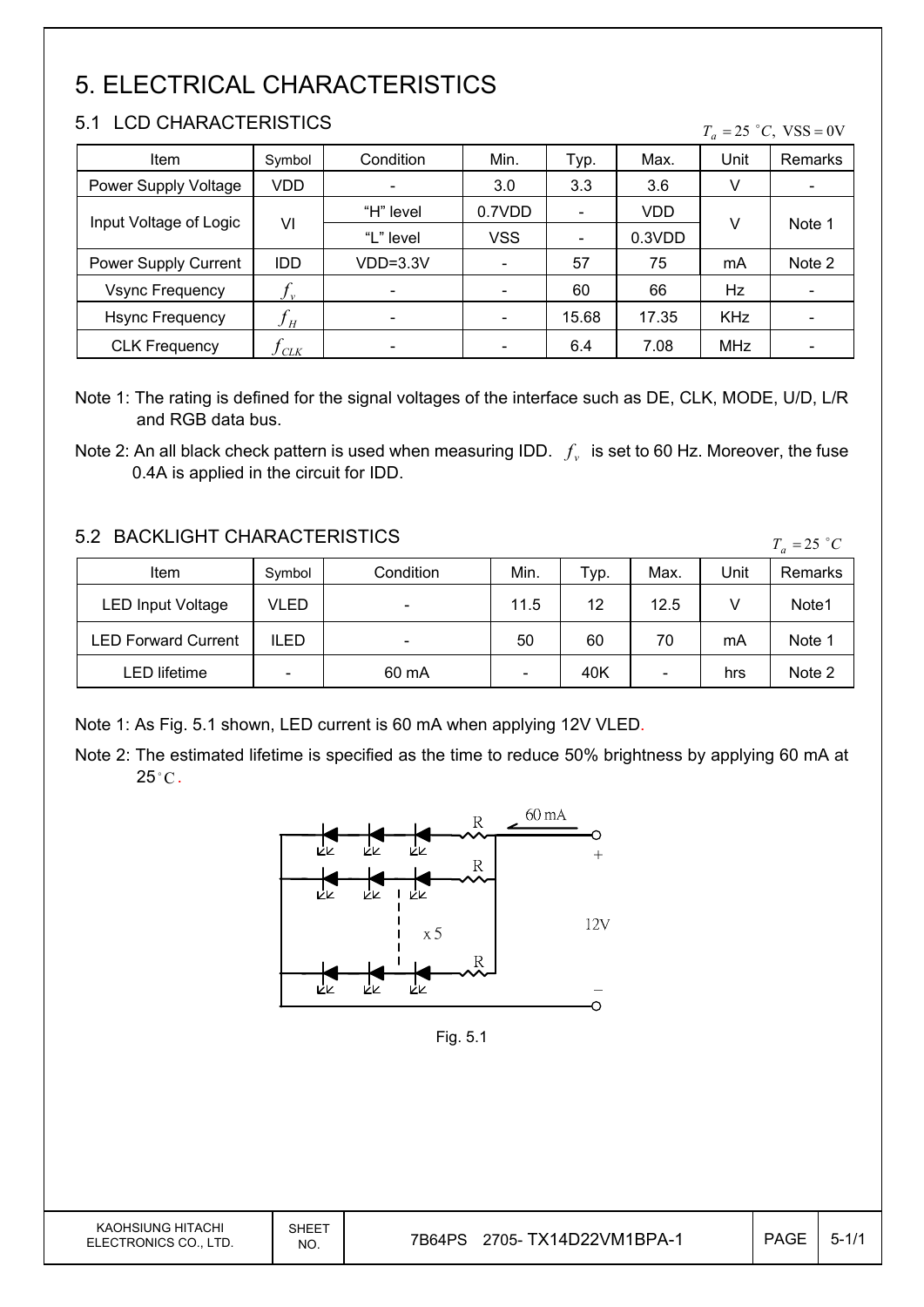## 6. OPTICAL CHARACTERISTICS

The optical characteristics are measured based on the conditions as below:

- Supplying the signals and voltages defined in the section of electrical characteristics.
- The backlight unit needs to be turned on for 30 minutes.
- The ambient temperature is 25 °C.
- In the dark room around 500~1000 lx, the equipment has been set for the measurements as shown in Fig 6.1.

|                                     |       |                          |                                          |      |                |      | $T_a = 25 °C$ , $f_v = 60$ Hz, VDD = 3.3V |         |  |
|-------------------------------------|-------|--------------------------|------------------------------------------|------|----------------|------|-------------------------------------------|---------|--|
| Item                                |       | Symbol                   | Condition                                | Min. | Typ.           | Max. | Unit                                      | Remarks |  |
| <b>Brightness of White</b>          |       | $\blacksquare$           |                                          | 250  | 320            |      | cd/m <sup>2</sup>                         | Note 1  |  |
| <b>Brightness Uniformity</b>        |       | $\overline{\phantom{a}}$ | $\phi = 0^{\circ}, \theta = 0^{\circ}$ , | 70   | $\blacksquare$ |      | $\%$                                      | Note 2  |  |
| <b>Contrast Ratio</b>               |       | CR                       | ILED= 60 mA                              | 240  | 350            |      | $\blacksquare$                            | Note 3  |  |
| Response Time<br>(Rising + Falling) |       | $T_r + T_f$              | $\phi = 0^{\circ}, \theta = 0^{\circ}$   |      | 30             |      | ms                                        | Note 4  |  |
| NTSC Ratio                          |       |                          | $\phi = 0^{\circ}, \theta = 0^{\circ}$   |      | 50             |      | %                                         |         |  |
|                                     |       | $\theta$ x               | $\phi = 0^\circ$ , CR $\geq 10$          | 70   | 80             |      |                                           | Note 5  |  |
|                                     |       | $\theta x'$              | $\phi = 180^\circ$ , CR $\geq 10$        | 70   | 80             |      |                                           |         |  |
| <b>Viewing Angle</b>                |       | $\theta$ y               | $\phi = 90^{\circ}$ , CR $\geq 10$       | 70   | 80             |      | Degree                                    |         |  |
|                                     |       | $\theta$ y'              | $\phi = 270^\circ$ , CR $\geq 10$        | 45   | 60             |      |                                           |         |  |
|                                     |       | X                        |                                          | 0.56 | 0.61           | 0.66 |                                           |         |  |
|                                     | Red   | Y                        |                                          | 0.31 | 0.36           | 0.41 |                                           | Note 6  |  |
|                                     |       | X                        |                                          | 0.31 | 0.36           | 0.41 |                                           |         |  |
| Color                               | Green | Y                        |                                          | 0.54 | 0.59           | 0.64 |                                           |         |  |
| Chromaticity                        |       | X                        | $\phi = 0^{\circ}, \theta = 0^{\circ}$   | 0.10 | 0.15           | 0.20 |                                           |         |  |
|                                     | Blue  | Y                        |                                          | 0.03 | 0.08           | 0.13 |                                           |         |  |
|                                     |       | X                        |                                          | 0.28 | 0.33           | 0.38 |                                           |         |  |
|                                     | White | Y                        |                                          | 0.29 | 0.34           | 0.39 |                                           |         |  |

Note 1: The brightness is measured from the panel center point, P5 in Fig. 6.2, for the typical value.

Note 2: The brightness uniformity is calculated by the equation as below:

Brightness uniformity  $=\frac{1}{100}$  and  $\frac{1}{100}$  x 100% Max. Brightness Brightness uniformity  $=\frac{\text{Min.} \text{Brightness}}{\text{max.}} \times$ 

, which is based on the brightness values of the 9 points measured by BM-5 as shown in Fig. 6.2.

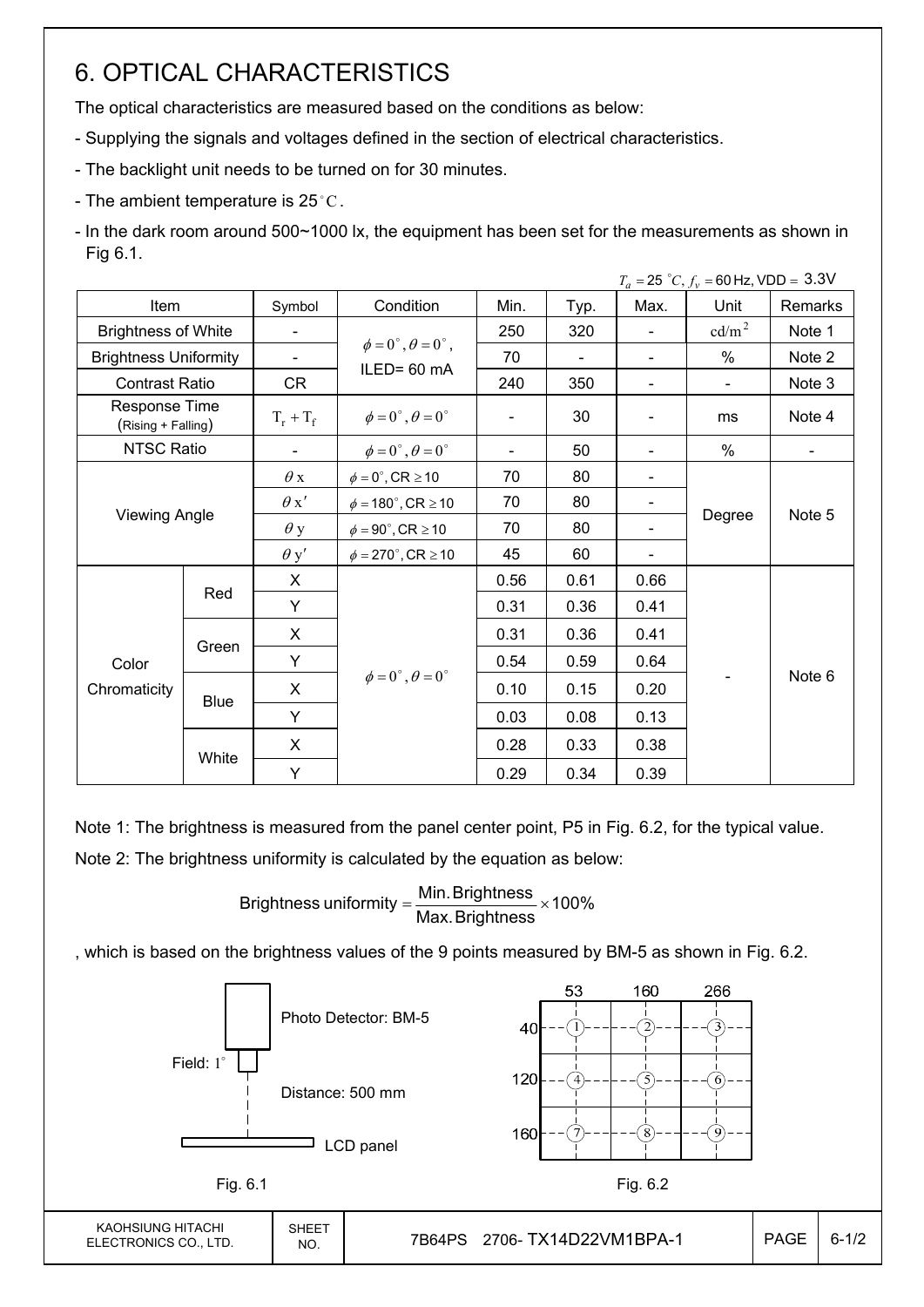Note 3: The Contrast Ratio is measured from the center point of the panel, P5, and defined as the following equation:

> **Brightness of Black**  $CR =$ Brightness of White

Note 4: The definition of response time is shown in Fig. 6.3. The rising time is the period from 90% brightness to 10% brightness when the data is from white to black. Oppositely, Falling time is the period from 10% brightness rising to 90% brightness.



Note 5: The definition of viewing angle is shown in Fig. 6.4. Angle  $\phi$  is used to represent viewing directions, for instance,  $\phi = 270^\circ$  means 6 o'clock, and  $\phi = 0^\circ$  means 3 o'clock. Moreover, angle  $\theta$  is used to represent viewing angles from axis Z toward plane XY.

 The viewing direction of this display is 6 o'clock, which means that a photograph with gray scale would not be reversed in color and the brightness change would be less from this direction. However, the best contrast peak would be located at 12 o'clock.





Note 6: The color chromaticity is measured from the center point of the panel, P5, as shown in Fig. 6.2.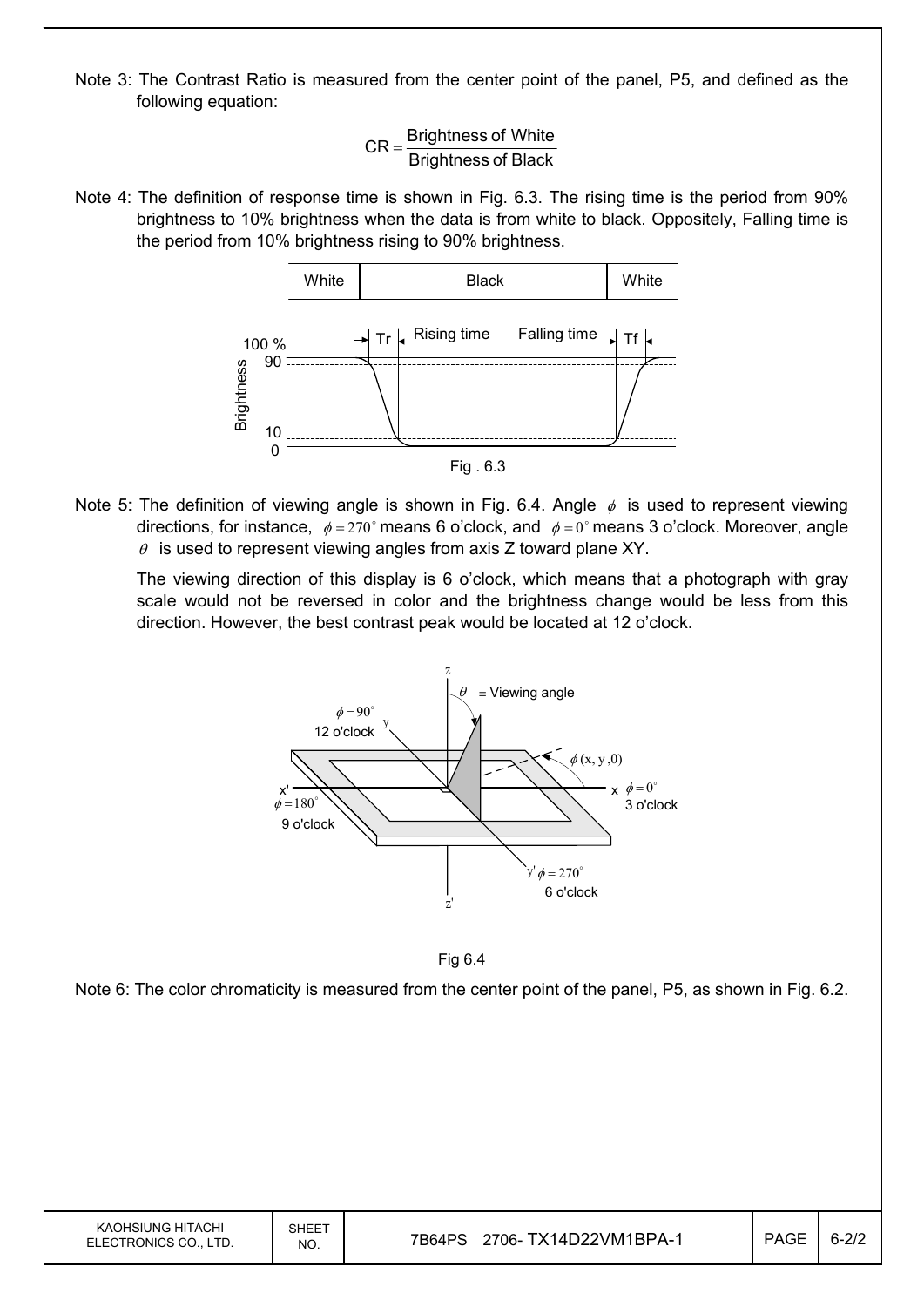# 7. BLOCK DIAGRAM



Note1: Signals are CLK, Hsync, Vsync, DE, MODE, U/D, L/R and RGB data bus.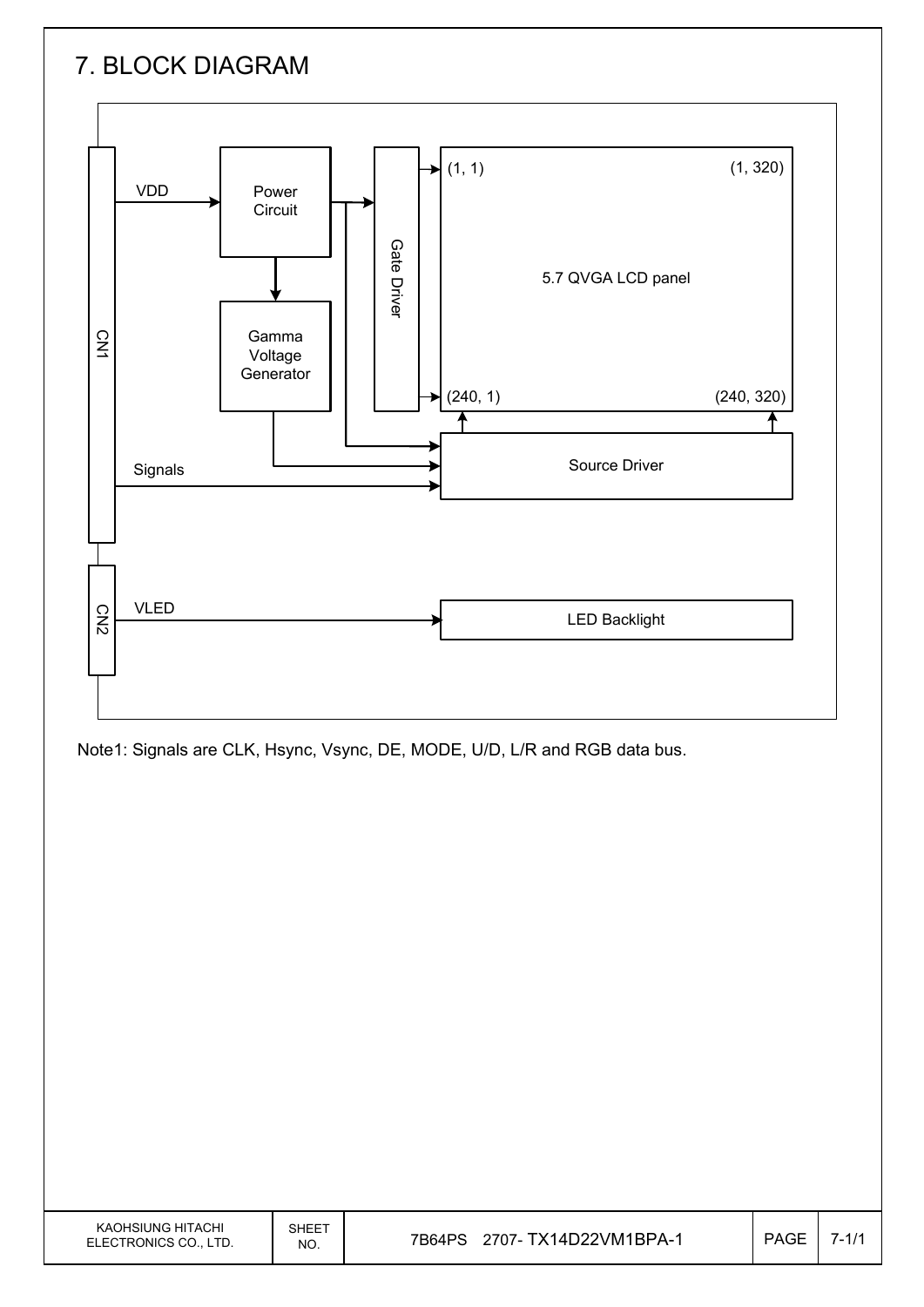## 8. RELIABILITY TESTS

| <b>Test Item</b>               | Condition                                                                                                                                |                                                                          |  |
|--------------------------------|------------------------------------------------------------------------------------------------------------------------------------------|--------------------------------------------------------------------------|--|
| High Temperature               | 1) Operating<br>2) 70 $^{\circ}$ C                                                                                                       | 240 hrs                                                                  |  |
| Low Temperature                | 1) Operating<br>2) -20 $^{\circ}$ C                                                                                                      | 240 hrs                                                                  |  |
| <b>High Temperature</b>        | 1) Storage<br>2) $80^{\circ}$ C                                                                                                          | 240 hrs                                                                  |  |
| Low Temperature                | 1) Storage<br>2) -30 $^{\circ}$ C                                                                                                        | 240 hrs                                                                  |  |
| <b>Heat Cycle</b>              | 1) Operating<br>2) $-20$ °C $-70$ °C<br>3) 3hrs~1hr~3hrs                                                                                 | 240 hrs                                                                  |  |
| <b>Thermal Shock</b>           | 1) Non-Operating<br>2) -35 $^{\circ}$ C $\leftrightarrow$ 85 $^{\circ}$ C<br>3) 0.5 hr ↔ 0.5 hr                                          | 240 hrs                                                                  |  |
| High Temperature &<br>Humidity | 1) Operating<br>2) 40°C & 85%RH<br>3) Without condensation<br>4) Note 3                                                                  | 240 hrs                                                                  |  |
| Vibration                      | 1) Non-Operating<br>2) 20~200 Hz<br>3) 3G<br>4) X, Y, and Z directions                                                                   | 1 hr for each direction                                                  |  |
| <b>Mechanical Shock</b>        | 1) Non-Operating<br>2) 10 ms<br>3) 50G<br>4) $\pm X$ , $\pm Y$ and $\pm Z$ directions                                                    | Once for each direction                                                  |  |
| <b>ESD</b>                     | 1) Operating<br>2) Tip: 200 pF, 250 $\Omega$<br>3) Air discharge for glass: $\pm$ 8KV<br>4) Contact discharge for metal frame: $\pm$ 8KV | 1) Glass: 9 points<br>2) Metal frame: 8 points<br>3) Connector: all pins |  |

Note 1: Display functionalities are inspected under the conditions defined in the specification after the reliability tests.

- Note 2: The display is not guaranteed for use in corrosive gas environments.
- Note 3: Under the condition of high temperature & humidity, if the temperature is higher than 40 °C, the humidity needs to be reduced as Fig. 8.1 shown.
- Note 4: All pins of LCD interface(CN1) have been tested by  $\pm$  100V contact discharge of ESD under non-operating condition.

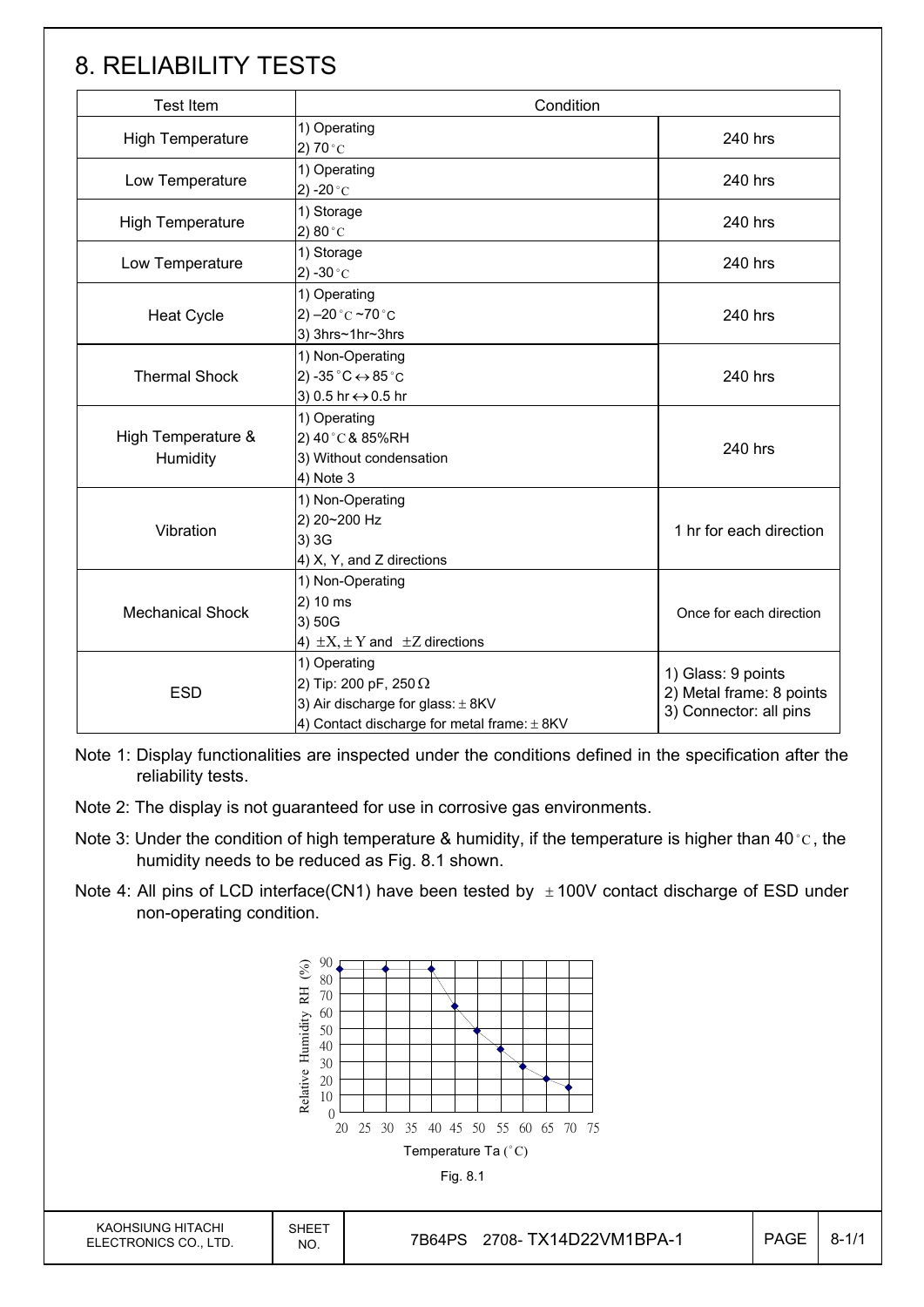# 9. LCD INTERFACE

## 9.1 INTERFACE PIN CONNECTIONS

The display interface connector (CN1) is FA5B040HP1R3000 (JAE), and Pin assignment is as below:

| Pin No.        | Symbol         | Signal                                         | Pin No. | Symbol         | Signal                                               |
|----------------|----------------|------------------------------------------------|---------|----------------|------------------------------------------------------|
| 1              | <b>VDD</b>     | Supply voltage                                 | 21      | G4             | Green data                                           |
| $\overline{2}$ | <b>VDD</b>     | Supply voltage                                 | 22      | G <sub>3</sub> | Green data                                           |
| 3              | U/D            | H: Up to down (Default)<br>L: Down to up       | 23      | <b>GND</b>     | Ground                                               |
| 4              | L/R            | H: Right to left (Default)<br>L: Left to right | 24      | G <sub>2</sub> | Green data                                           |
| 5              | <b>VSYNC</b>   | Vertical synchronous signal                    | 25      | G <sub>1</sub> | Green data                                           |
| 6              | DE             | Data enable                                    | 26      | G <sub>0</sub> | Green data (LSB)                                     |
| $\overline{7}$ | <b>GND</b>     | Ground                                         | 27      | <b>GND</b>     | Ground                                               |
| 8              | <b>CLK</b>     | Dot clock                                      | 28      | R <sub>5</sub> | Red data (MSB)                                       |
| 9              | <b>GND</b>     | Ground                                         | 29      | R <sub>4</sub> | Red data                                             |
| 10             | <b>HSYNC</b>   | Horizontal synchronous signal                  | 30      | R <sub>3</sub> | Red data                                             |
| 11             | <b>GND</b>     | Ground                                         | 31      | <b>GND</b>     | Ground                                               |
| 12             | B <sub>5</sub> | Blue data (MSB)                                | 32      | R <sub>2</sub> | Red data                                             |
| 13             | <b>B4</b>      | Blue data                                      | 33      | R <sub>1</sub> | Red data                                             |
| 14             | B <sub>3</sub> | Blue data                                      | 34      | R <sub>0</sub> | Red data (LSB)                                       |
| 15             | <b>GND</b>     | Ground                                         | 35      | <b>MODE</b>    | H: Data enable mode (Default)<br>L: Synchronous mode |
| 16             | <b>B2</b>      | Blue data                                      | 36      | <b>GND</b>     | Ground                                               |
| 17             | <b>B1</b>      | Blue data                                      | 37      | <b>XT</b>      | Top terminal of touch panel                          |
| 18             | B <sub>0</sub> | Blue data (LSB)                                | 38      | YL             | Left terminal of touch panel                         |
| 19             | <b>GND</b>     | Ground                                         | 39      | <b>XB</b>      | Bottom terminal of touch panel                       |
| 20             | G <sub>5</sub> | Green data (MSB)                               | 40      | <b>YR</b>      | Right terminal of touch panel                        |

The backlight connector (CN2) is BHR-03VS-1 made by JST, and pin assignment is as below:

| Pin No. | Symbol | Signal        |
|---------|--------|---------------|
|         | VLED   | 12VDC         |
|         | N.C.   | No connection |
|         | GND    | Ground        |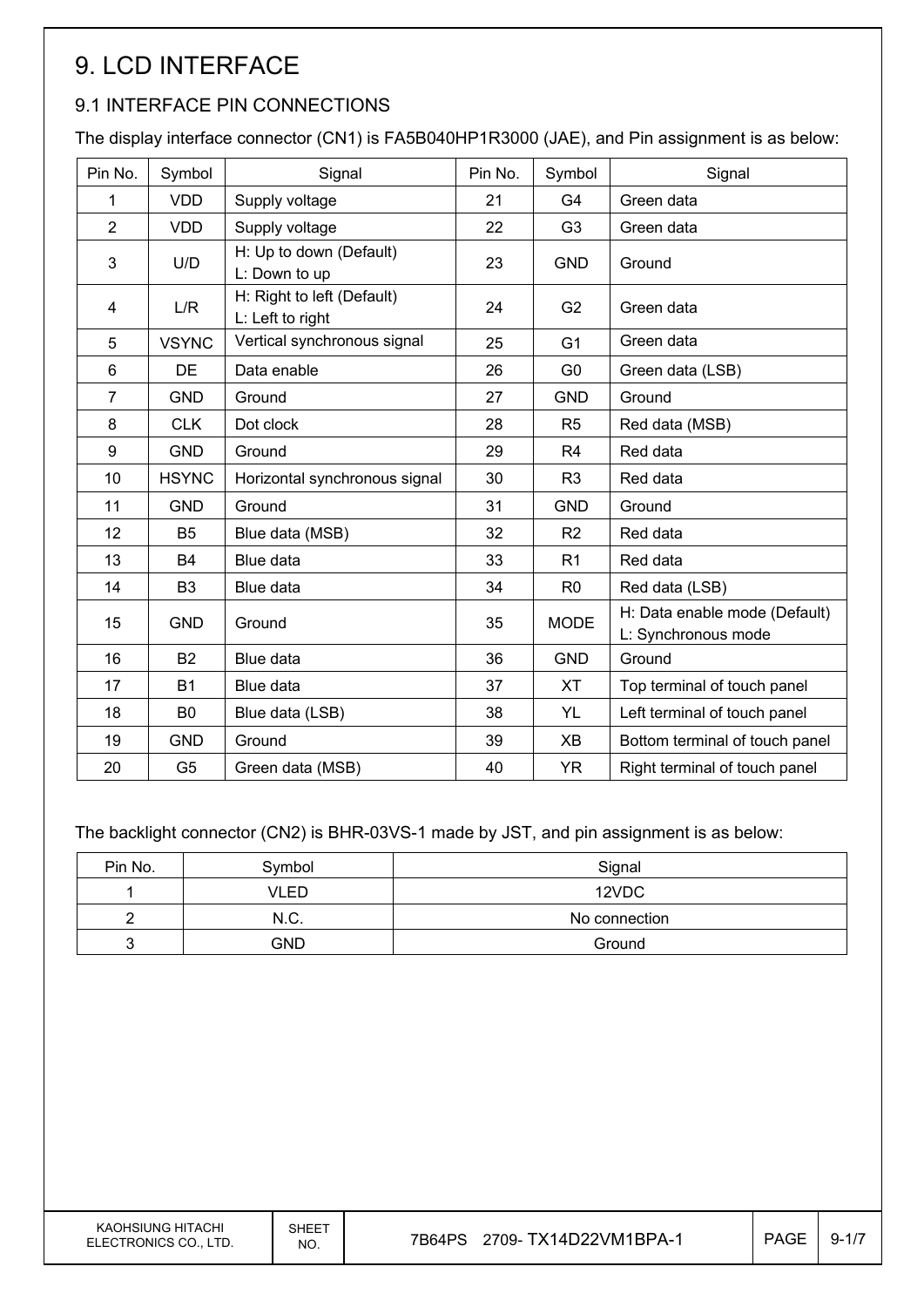## 9.2 TIMING CHART

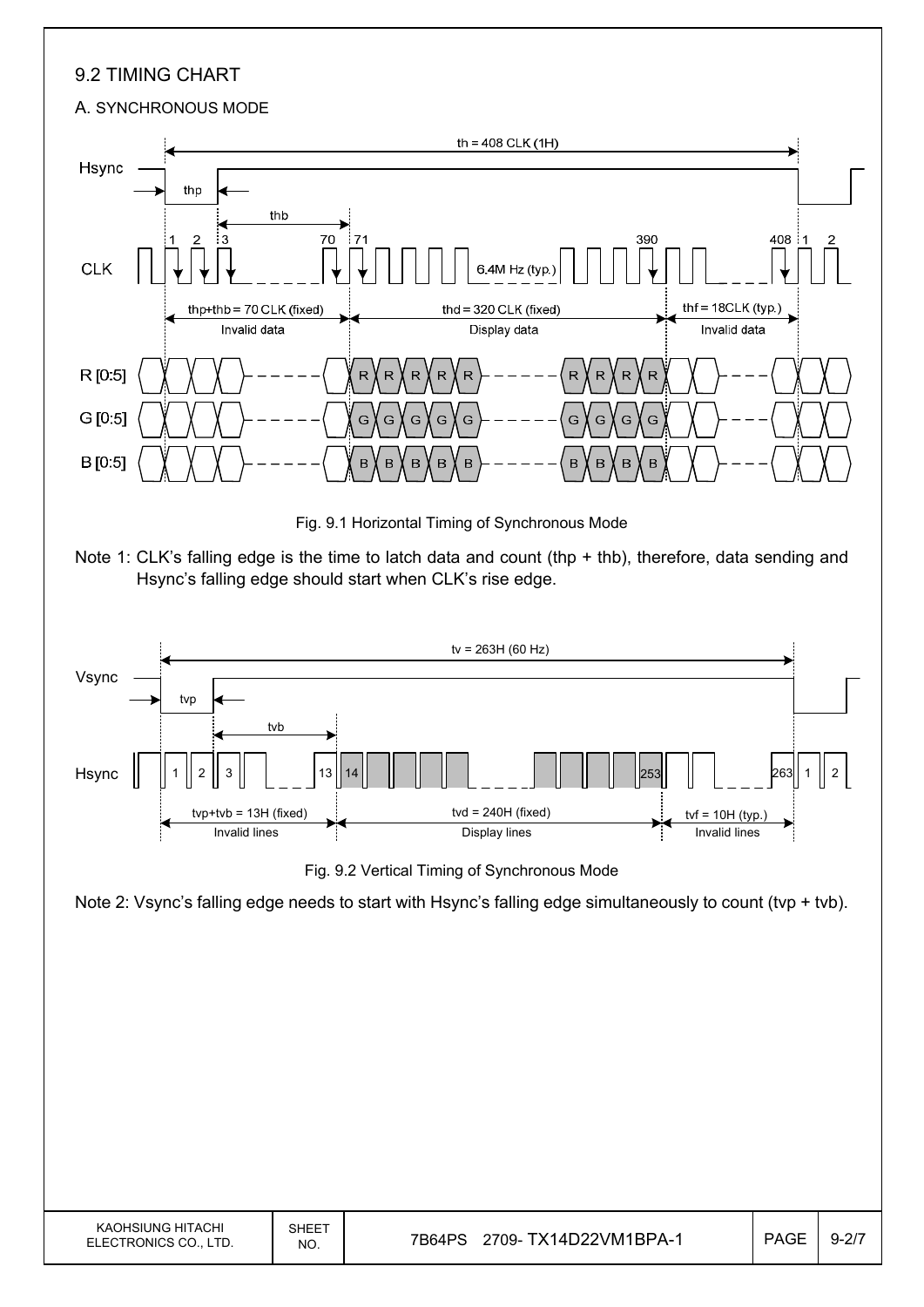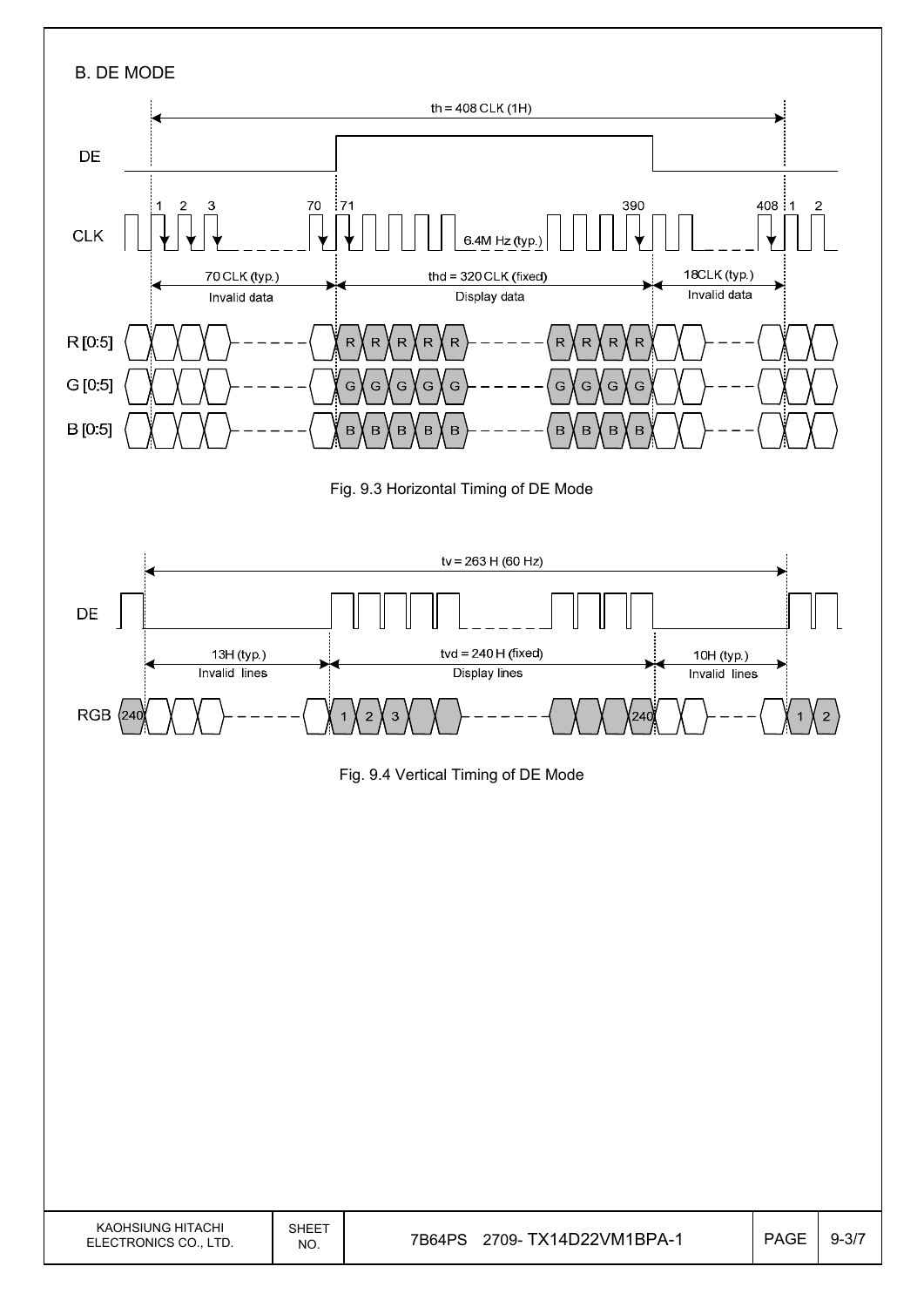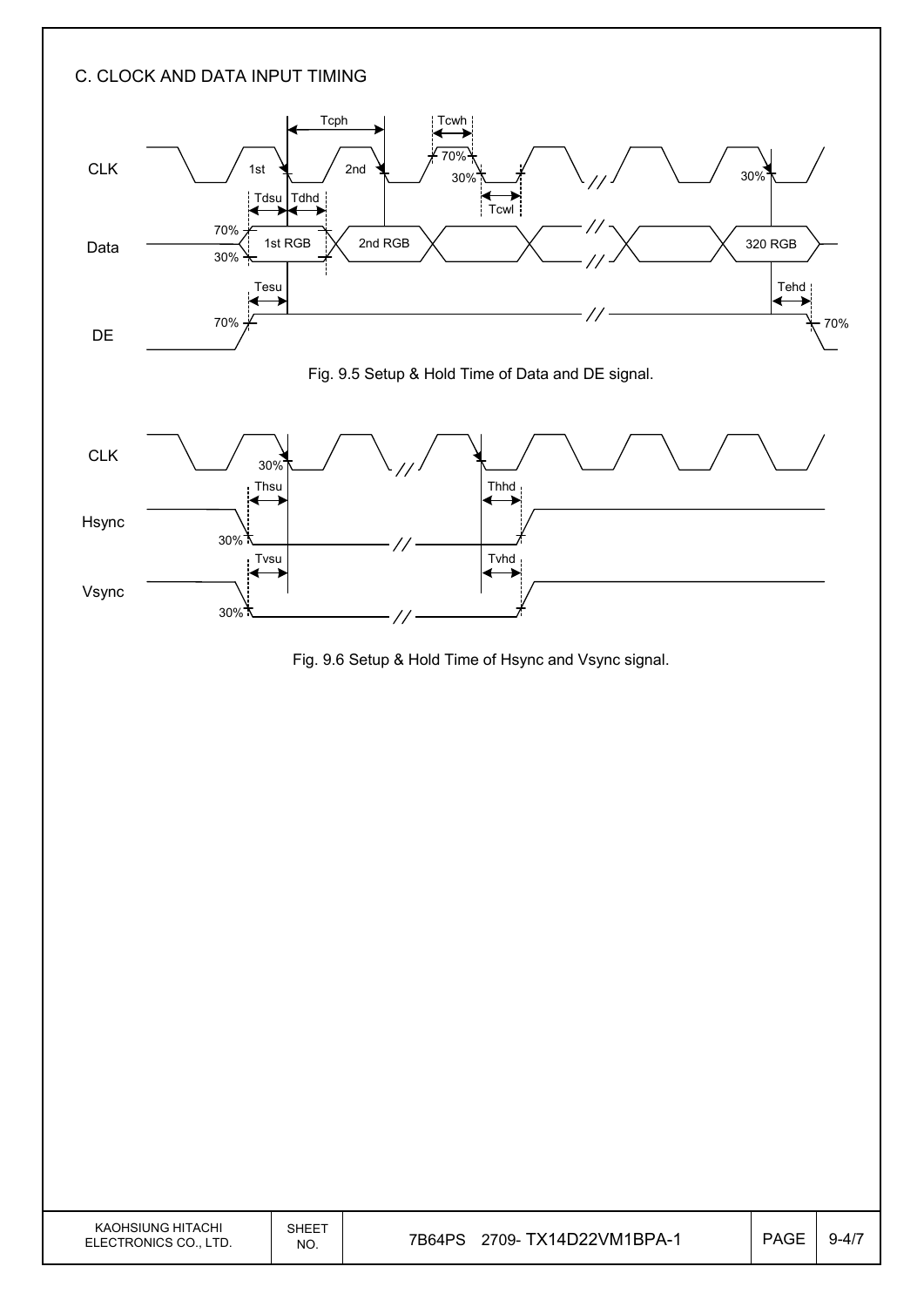#### 9.3 TIME TABLE

The column of timing sets including minimum, typical, and maximum as below are based on the best optical performance, frame frequency (Vsync) = 60 Hz to define. If 60 Hz is not the aim to set, less than 66 Hz for Vsync is recommended to apply for better performance by other parameter combination.

#### A. SYNCHRONOUS MODE

| <b>Item</b> |                            | Symbol      | Min. | Typ. | Max. | Unit       |  |
|-------------|----------------------------|-------------|------|------|------|------------|--|
|             | <b>CLK Frequency</b>       | fclk        | 6.2  | 6.4  | 12.1 | M Hz       |  |
|             | Display Data               | thd         | 320  | 320  | 320  |            |  |
|             | Cycle Time                 | th          | 406  | 408  | 560  |            |  |
| Hsync       | Pulse Width                | thp         | 1    | 2    | 10   | <b>CLK</b> |  |
|             | Pulse Width and Back Porch | thp $+$ thb | 70   | 70   | 70   |            |  |
|             | <b>Front Porch</b>         | thf         | 16   | 18   | 170  |            |  |
| Vsync       | Display Line               | tvd         | 240  | 240  | 240  |            |  |
|             | Cycle Time                 | tv          | 254  | 263  | 360  |            |  |
|             | Pulse Width                | tvp         |      | 2    | 10   | H          |  |
|             | Pulse Width and Back Porch | $typ + tvb$ | 13   | 13   | 13   |            |  |
|             | <b>Front Porch</b>         | tvf         |      | 10   | 107  |            |  |

#### B. DE MODE

| Item       |                      | Symbol | Min. | Typ. | Max. | Unit       |  |
|------------|----------------------|--------|------|------|------|------------|--|
| Horizontal | <b>CLK Frequency</b> | fclk   | 6.2  | 6.4  | 12.1 | M Hz       |  |
|            | Display Data         | thd    | 320  | 320  | 320  |            |  |
|            | Cycle Time           | th     | 406  | 408  | 560  | <b>CLK</b> |  |
|            | Display Data         | tvd    | 240  | 240  | 240  |            |  |
| Vertical   | Cycle Time           | tv     | 254  | 263  | 360  | Н          |  |

### C. CLOCK AND DATA INPUT TIMING

| Item       |                  | Symbol      | Min.  | Typ.                     | Max.                     | Unit |
|------------|------------------|-------------|-------|--------------------------|--------------------------|------|
|            | Duty             | Tcwh        | 40    | 50                       | 60                       | $\%$ |
| <b>CLK</b> | Cycle Time       | Tcph        | 29.23 | 39.68                    | $\overline{\phantom{a}}$ |      |
|            | Setup Time       | Tvsu        | 8     | $\overline{\phantom{a}}$ |                          |      |
| Vsync      | Hold Time        | Tyhd        | 8     | $\overline{\phantom{a}}$ | $\overline{\phantom{0}}$ |      |
|            | Setup Time       | Thsu        | 8     | $\overline{\phantom{a}}$ | $\overline{\phantom{0}}$ |      |
| Hsync      | Hold Time        | <b>Thhd</b> | 8     |                          |                          | ns   |
|            | Setup Time       | Tdsu        | 8     | $\overline{\phantom{a}}$ | -                        |      |
| Data       | <b>Hold Time</b> | <b>Tdhd</b> | 8     | $\overline{\phantom{a}}$ | -                        |      |
|            | Setup Time       | Tesu        | 8     | $\overline{\phantom{a}}$ |                          |      |
| DE         | <b>Hold Time</b> | Tehd        | 8     | $\overline{\phantom{a}}$ | -                        |      |

KAOHSIUNG HITACHI ELECTRONICS CO., LTD.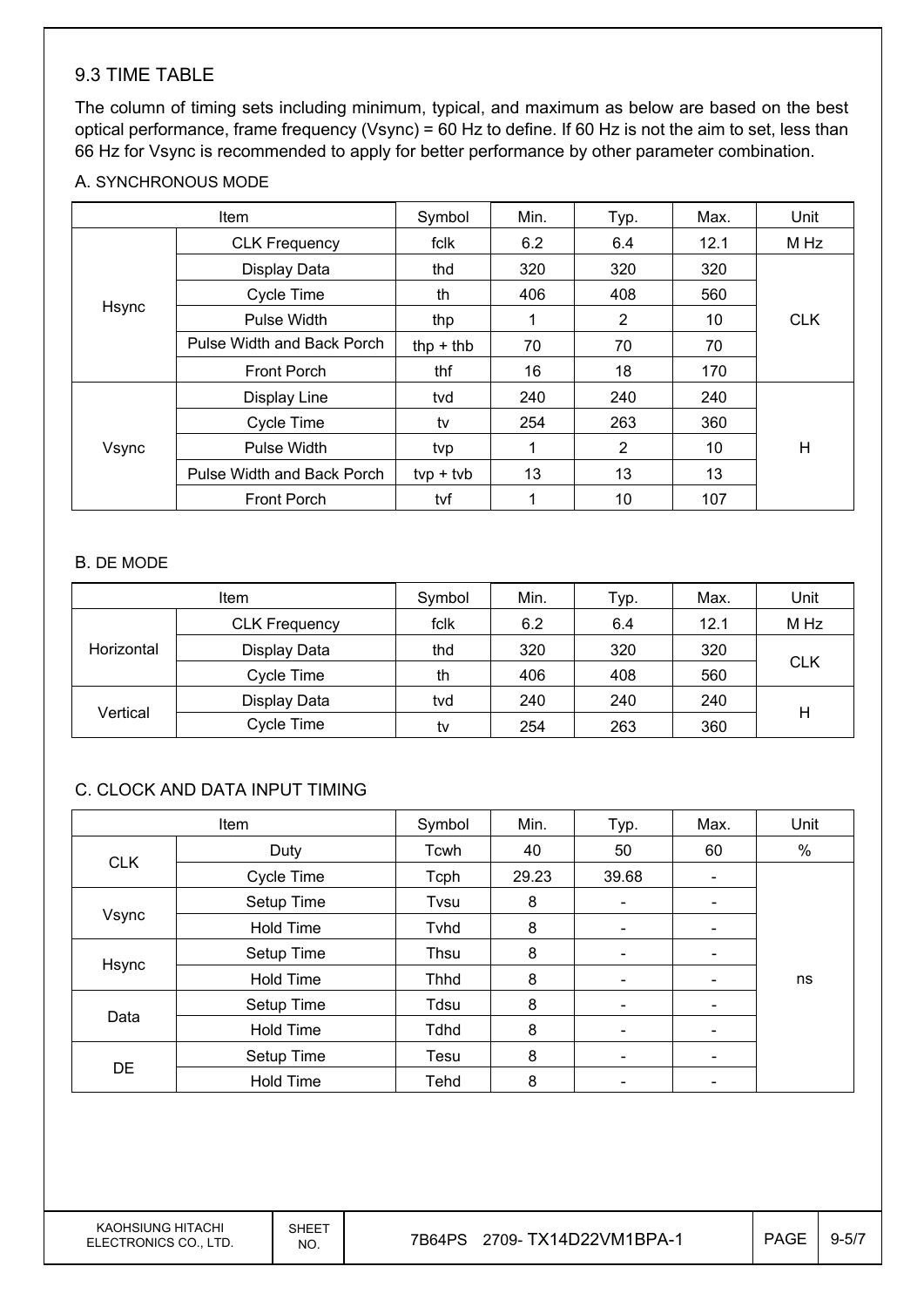### 9.4 POWER SEQUENCE



Fig. 9.7 Power Sequence Timing

- Note 1: In order to avoid any damages, VDD has to be applied before all other signals. The opposite is true for power off where VDD has to be remained on until all other signals have been switch off. The recommended time period is 1 second. Hot plugging might cause display damage due to incorrect power sequence, please pay attention on interface connecting before power on.
- Note 2: In order to avoid showing uncompleted patterns in transient state. It is recommended that switching the backlight on is delayed for 1 second after the signals have been applied. The opposite is true for power off where the backlight has to be switched off 1 second before the signals are removed.

### 9.5 SCAN DIRECTION

Scan direction is available to be switched as below by setting CN1's U/D and L/R pins.







Fig. 9.8 Normal Scan (U/D: High; L/R: High) Fig. 9.9 Vertical reverse (U/D: Low; L/R: High)

| (240, 320)     | (240, 1) |
|----------------|----------|
| <b>HITACHI</b> |          |
| (1, 320)       | (1, 1)   |

Fig. 9.10 Horizontal reverse (U/D: High; L/R: Low) Fig. 9.11 Rotation of 180 degree (U/D: Low; L/R: Low)

| KAOHSIUNG HITACHI     |  |
|-----------------------|--|
| ELECTRONICS CO., LTD. |  |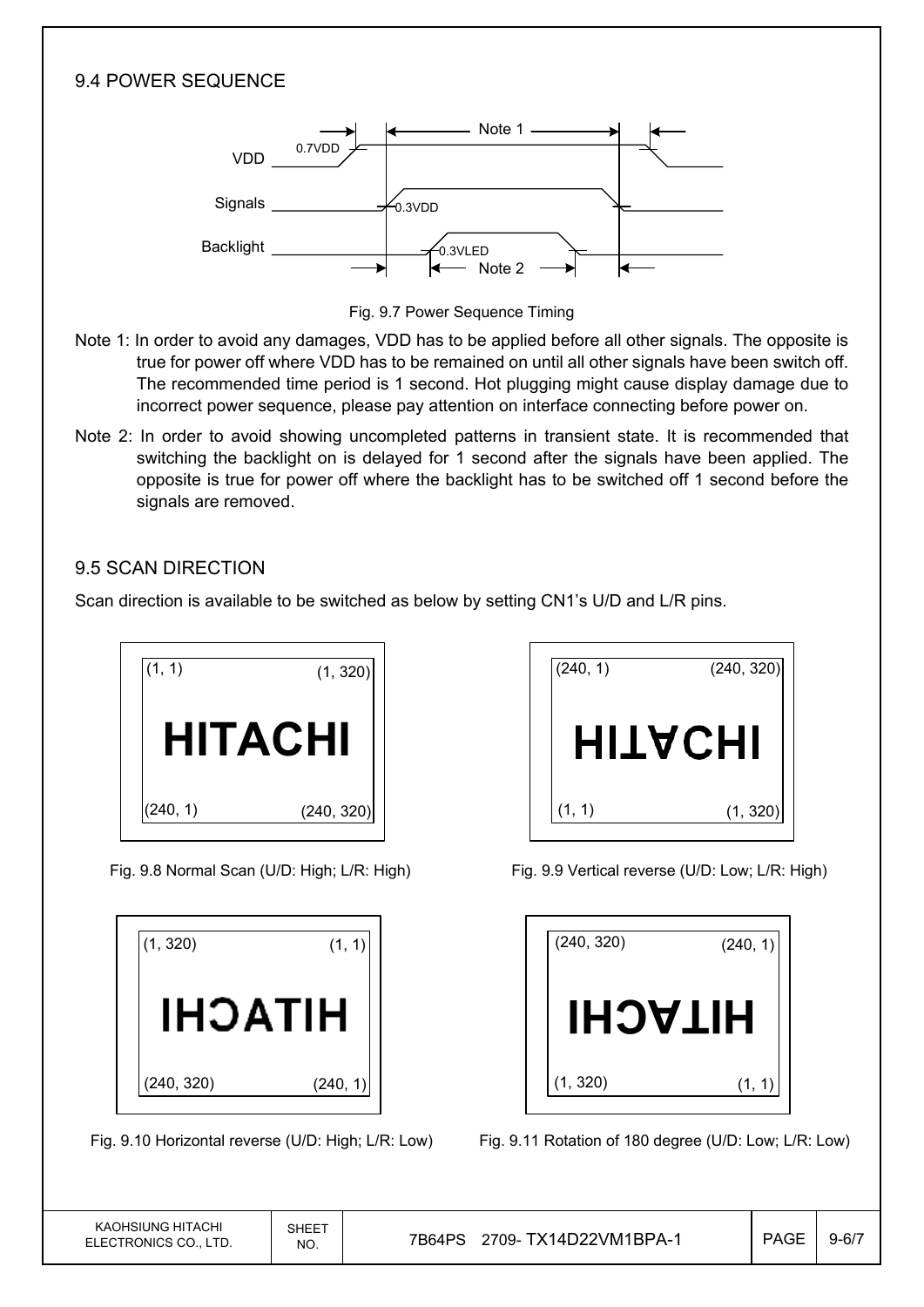## 9.6 DATA INPUT for DISPLAY COLOR

|              | COLOR &<br>Gray Scale |                |                                  |                                  |                |                           |                |                              |                         | Data Signal                 |                |                      |                                  |                      |                |                      |                                  |                           |                      |
|--------------|-----------------------|----------------|----------------------------------|----------------------------------|----------------|---------------------------|----------------|------------------------------|-------------------------|-----------------------------|----------------|----------------------|----------------------------------|----------------------|----------------|----------------------|----------------------------------|---------------------------|----------------------|
|              |                       | R <sub>5</sub> | R <sub>4</sub>                   | R <sub>3</sub>                   | R <sub>2</sub> | R <sub>1</sub>            | R <sub>0</sub> | G <sub>5</sub>               | G4                      | G <sub>3</sub>              | G <sub>2</sub> | G <sub>1</sub>       | G <sub>0</sub>                   | <b>B5</b>            | <b>B4</b>      | B <sub>3</sub>       | <b>B2</b>                        | <b>B1</b>                 | B <sub>0</sub>       |
|              | <b>Black</b>          | $\mathbf 0$    | 0                                | $\mathbf 0$                      | $\mathbf 0$    | $\overline{0}$            | $\mathbf 0$    | $\mathbf 0$                  | $\overline{0}$          | $\mathbf 0$                 | $\mathbf 0$    | $\mathbf 0$          | $\overline{0}$                   | $\overline{0}$       | $\mathbf 0$    | $\overline{0}$       | 0                                | $\mathbf 0$               | $\mathbf 0$          |
|              | Red(0)                | 1              | $\mathbf{1}$                     | 1                                | 1              | $\mathbf{1}$              | 1              | 0                            | $\mathbf 0$             | 0                           | 0              | 0                    | 0                                | $\mathbf 0$          | $\mathbf 0$    | $\mathbf 0$          | 0                                | $\mathbf 0$               | 0                    |
|              | Green (0)             | 0              | 0                                | 0                                | 0              | 0                         | $\mathbf 0$    | $\mathbf{1}$                 | $\mathbf{1}$            | $\mathbf{1}$                | 1              | 1                    | 1                                | $\mathbf 0$          | 0              | $\mathbf 0$          | 0                                | 0                         | 0                    |
| <b>Basic</b> | Blue $(0)$            | 0              | 0                                | $\mathbf 0$                      | 0              | 0                         | $\mathbf 0$    | $\mathbf 0$                  | $\mathbf 0$             | 0                           | $\mathbf 0$    | 0                    | 0                                | 1                    | $\mathbf{1}$   | $\mathbf{1}$         | 1                                | 1                         | 1                    |
| Color        | Cyan                  | $\overline{0}$ | 0                                | 0                                | $\mathbf 0$    | 0                         | $\mathbf 0$    | 1                            | 1                       | 1                           | 1              | 1                    | 1                                | 1                    | 1              | 1                    | 1                                | 1                         | 1                    |
|              | Magenta               | 1              | 1                                | $\mathbf{1}$                     | 1              | 1                         | 1              | $\mathbf 0$                  | $\mathbf 0$             | 0                           | 0              | 0                    | 0                                | 1                    | 1              | 1                    | 1                                | 1                         | 1                    |
|              | Yellow                | 1              | 1                                | 1                                | 1              | 1                         | 1              | $\mathbf 1$                  | $\mathbf{1}$            | $\mathbf{1}$                | $\overline{1}$ | 1                    | $\mathbf{1}$                     | $\mathbf 0$          | 0              | $\mathbf 0$          | 0                                | 0                         | $\mathbf 0$          |
|              | White                 | 1              | 1                                | $\mathbf{1}$                     | 1              | 1                         | 1              | 1                            | 1                       | 1                           | 1              | 1                    | 1                                | 1                    | 1              | 1                    | 1                                | 1                         | 1                    |
|              | <b>Black</b>          | 0              | 0                                | 0                                | 0              | $\mathbf 0$               | $\mathbf 0$    | $\mathbf 0$                  | $\mathbf 0$             | 0                           | 0              | 0                    | 0                                | $\mathbf 0$          | 0              | $\mathbf 0$          | 0                                | 0                         | 0                    |
|              | Red (62)              | 0              | 0                                | 0                                | $\Omega$       | 0                         | 1              | $\mathbf 0$                  | $\overline{0}$          | $\Omega$                    | $\mathbf 0$    | 0                    | 0                                | $\mathbf 0$          | 0              | $\mathbf 0$          | 0                                | $\Omega$                  | 0                    |
|              | Red (61)              | 0              | 0                                | 0                                | 0              | $\mathbf{1}$              | $\mathbf 0$    | $\mathbf 0$                  | $\mathbf 0$             | 0                           | 0              | 0                    | 0                                | $\mathbf 0$          | $\mathbf 0$    | $\mathbf 0$          | 0                                | 0                         | $\mathbf 0$          |
| Red          |                       | $\cdot$        | Ì.                               | $\blacksquare$<br>$\blacksquare$ | $\ddot{\cdot}$ | $\ddot{\cdot}$            |                | $\ddot{\phantom{a}}$         | $\ddot{\phantom{a}}$    | $\blacksquare$<br>×,        | $\ddot{\cdot}$ | $\ddot{\cdot}$       | $\ddot{\cdot}$                   | $\ddot{\cdot}$       |                | $\ddot{\phantom{a}}$ | $\blacksquare$                   | $\cdot$<br>٠              | $\ddot{\cdot}$       |
|              |                       | $\blacksquare$ | $\blacksquare$                   | $\blacksquare$                   | $\blacksquare$ | $\blacksquare$<br>×,      | $\blacksquare$ | Ì.                           | $\blacksquare$          | $\blacksquare$              | $\cdot$        | $\cdot$              | $\blacksquare$<br>$\cdot$        | $\blacksquare$       | $\blacksquare$ | $\blacksquare$       | $\blacksquare$                   | $\cdot$                   | $\cdot$<br>٠         |
|              | Red (1)               | 1              | 1                                | $\mathbf{1}$                     | 1              | $\mathbf{1}$              | $\mathbf 0$    | $\mathbf 0$                  | $\overline{0}$          | 0                           | $\mathbf 0$    | $\mathbf 0$          | 0                                | $\mathbf 0$          | $\mathbf 0$    | $\overline{0}$       | 0                                | $\mathbf 0$               | 0                    |
|              | Red (0)               | 1              | 1                                | 1                                | 1              | 1                         | 1              | $\mathbf 0$                  | $\mathbf 0$             | 0                           | 0              | 0                    | 0                                | $\mathbf 0$          | 0              | $\mathbf 0$          | 0                                | 0                         | 0                    |
|              | <b>Black</b>          | $\mathbf 0$    | 0                                | 0                                | 0              | $\mathbf 0$               | $\mathbf 0$    | $\mathbf 0$                  | $\mathbf 0$             | 0                           | $\mathbf 0$    | $\mathbf 0$          | 0                                | $\mathbf 0$          | $\mathbf 0$    | $\mathbf 0$          | 0                                | 0                         | 0                    |
|              | Green (62)            | $\overline{0}$ | 0                                | 0                                | 0              | 0                         | $\mathbf 0$    | $\mathbf 0$                  | $\mathbf 0$             | 0                           | 0              | 0                    | 1                                | $\mathbf 0$          | 0              | $\overline{0}$       | 0                                | 0                         | 0                    |
|              | Green (61)            | 0              | 0                                | 0                                | 0              | 0                         | 0              | 0                            | $\mathbf 0$             | 0                           | 0              | 1                    | 0                                | $\mathbf 0$          | 0              | $\mathbf 0$          | 0                                | 0                         | 0                    |
| Green        | ÷,                    |                | $\ddot{\cdot}$                   | $\cdot$                          | $\ddot{\cdot}$ |                           |                | ċ                            | $\ddot{\cdot}$          |                             |                |                      | $\ddot{\cdot}$                   | ċ                    |                |                      | $\blacksquare$                   | $\cdot$                   | $\ddot{\cdot}$       |
|              | ä,                    | ÷.             | Ì.                               | ł,                               | $\vdots$       | Ì.                        | $\ddot{\cdot}$ | $\ddot{\phantom{a}}$         | Ì.                      | $\ddot{\cdot}$              | t,             | $\ddot{\phantom{a}}$ | Ì.                               | t                    | ċ              | $\ddot{\cdot}$       | ł,                               | $\cdot$                   | $\ddot{\phantom{a}}$ |
|              | Green (1)             | $\mathbf 0$    | 0                                | 0                                | $\mathbf 0$    | 0                         | $\mathbf 0$    | $\mathbf 1$                  | $\mathbf 1$             | 1                           | 1              | 1                    | 0                                | $\mathbf 0$          | $\mathbf 0$    | $\mathbf 0$          | 0                                | $\mathbf 0$               | 0                    |
|              | Green (0)             | 0              | 0                                | 0                                | $\mathbf 0$    | 0                         | $\mathbf 0$    | $\mathbf{1}$                 | 1                       | 1                           | 1              | 1                    | 1                                | $\mathbf 0$          | $\mathbf 0$    | $\mathbf 0$          | 0                                | $\mathbf 0$               | 0                    |
|              | <b>Black</b>          | $\overline{0}$ | 0                                | 0                                | 0              | $\mathbf 0$               | $\mathbf 0$    | $\mathbf 0$                  | $\mathbf 0$             | 0                           | $\mathbf 0$    | 0                    | 0                                | $\mathbf 0$          | $\overline{0}$ | $\overline{0}$       | 0                                | $\mathbf 0$               | $\mathbf 0$          |
|              | <b>Blue (62)</b>      | 0              | 0                                | 0                                | 0              | 0                         | $\mathbf 0$    | $\mathbf 0$                  | $\mathbf 0$             | 0                           | 0              | 0                    | 0                                | $\mathbf 0$          | 0              | $\mathbf 0$          | 0                                | 0                         | 1                    |
|              | <b>Blue (61)</b>      | 0              | 0                                | 0                                | 0              | 0                         | 0              | $\mathbf 0$                  | $\mathbf 0$             | 0                           | 0              | 0                    | 0                                | $\mathbf 0$          | 0              | 0                    | 0                                | $\mathbf{1}$              | 0                    |
| <b>Blue</b>  |                       | $\blacksquare$ | $\blacksquare$<br>$\blacksquare$ | $\blacksquare$                   | $\cdot$<br>÷.  | $\cdot$<br>÷.             | $\blacksquare$ | $\blacksquare$<br>$\epsilon$ | $\cdot$<br>$\mathbf{r}$ | $\cdot$                     | $\cdot$        |                      | $\blacksquare$<br>$\blacksquare$ | $\blacksquare$<br>÷. | $\cdot$        | $\blacksquare$       | $\blacksquare$                   | $\cdot$                   | ċ                    |
|              |                       | $\cdot$<br>٠   | $\blacksquare$<br>$\blacksquare$ | $\blacksquare$<br>$\blacksquare$ | $\ddot{\cdot}$ | $\blacksquare$<br>$\cdot$ | $\blacksquare$ | ÷,                           | $\cdot$<br>$\cdot$      | $\blacksquare$<br>$\bullet$ | $\cdot$<br>٠   | $\ddot{\cdot}$       | $\cdot$<br>$\sim$                | t                    | $\cdot$        | $\cdot$<br>$\cdot$   | $\blacksquare$<br>$\blacksquare$ | $\blacksquare$<br>$\cdot$ | $\cdot$<br>$\bullet$ |
|              | Blue<br>(1)           | 0              | 0                                | 0                                | 0              | 0                         | 0              | $\mathbf 0$                  | $\mathbf 0$             | 0                           | 0              | 0                    | 0                                | 1                    | 1              | 1                    | 1                                | 1                         | 0                    |
|              | Blue $(0)$            | 0              | 0                                | $\overline{0}$                   | 0              | 0                         | 0              | 0                            | $\overline{0}$          | 0                           | 0              | 0                    | 0                                | 1                    | 1              | 1                    | 1                                | 1                         | 1                    |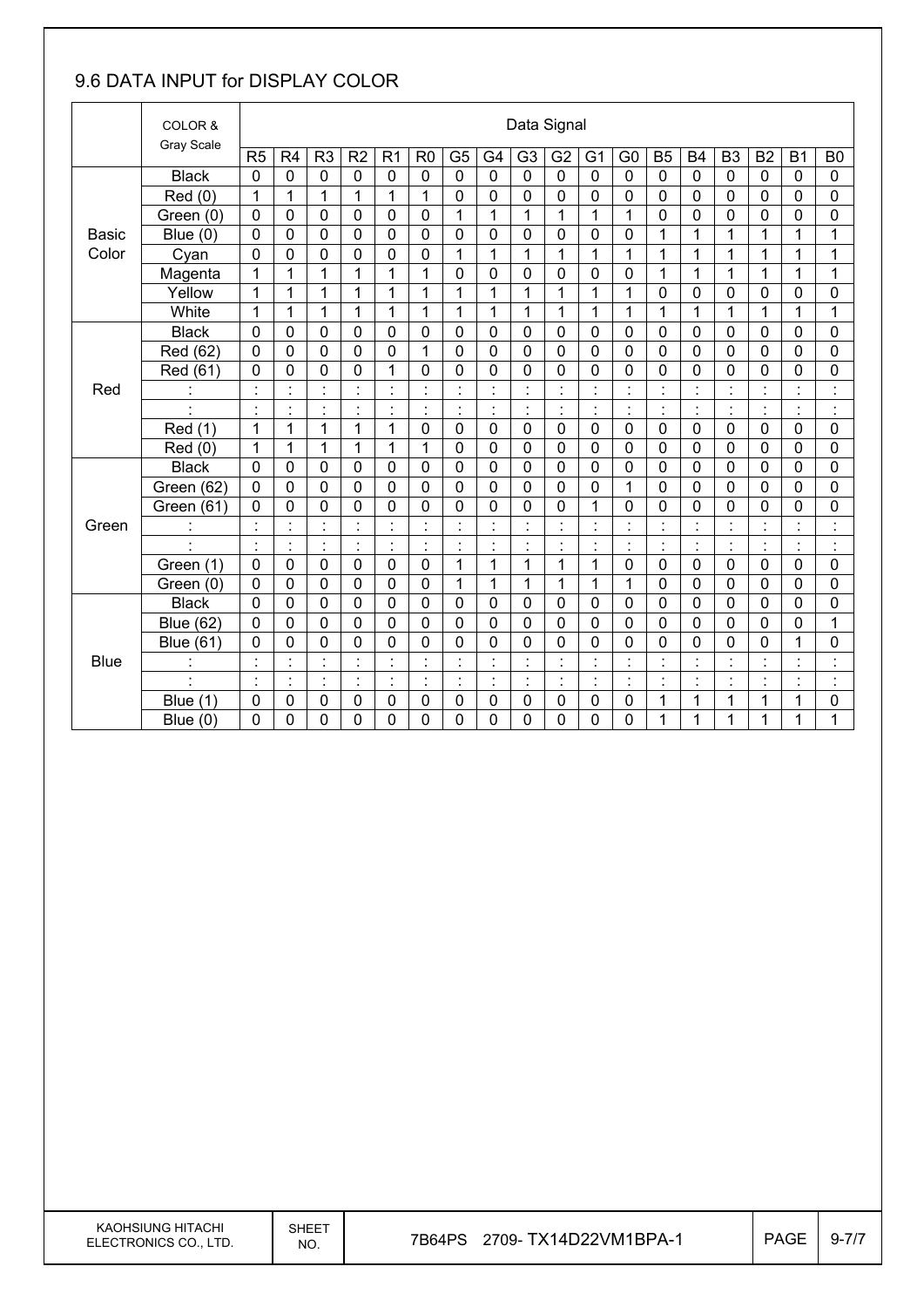## **10. OUTLINE DIMENSIONS**

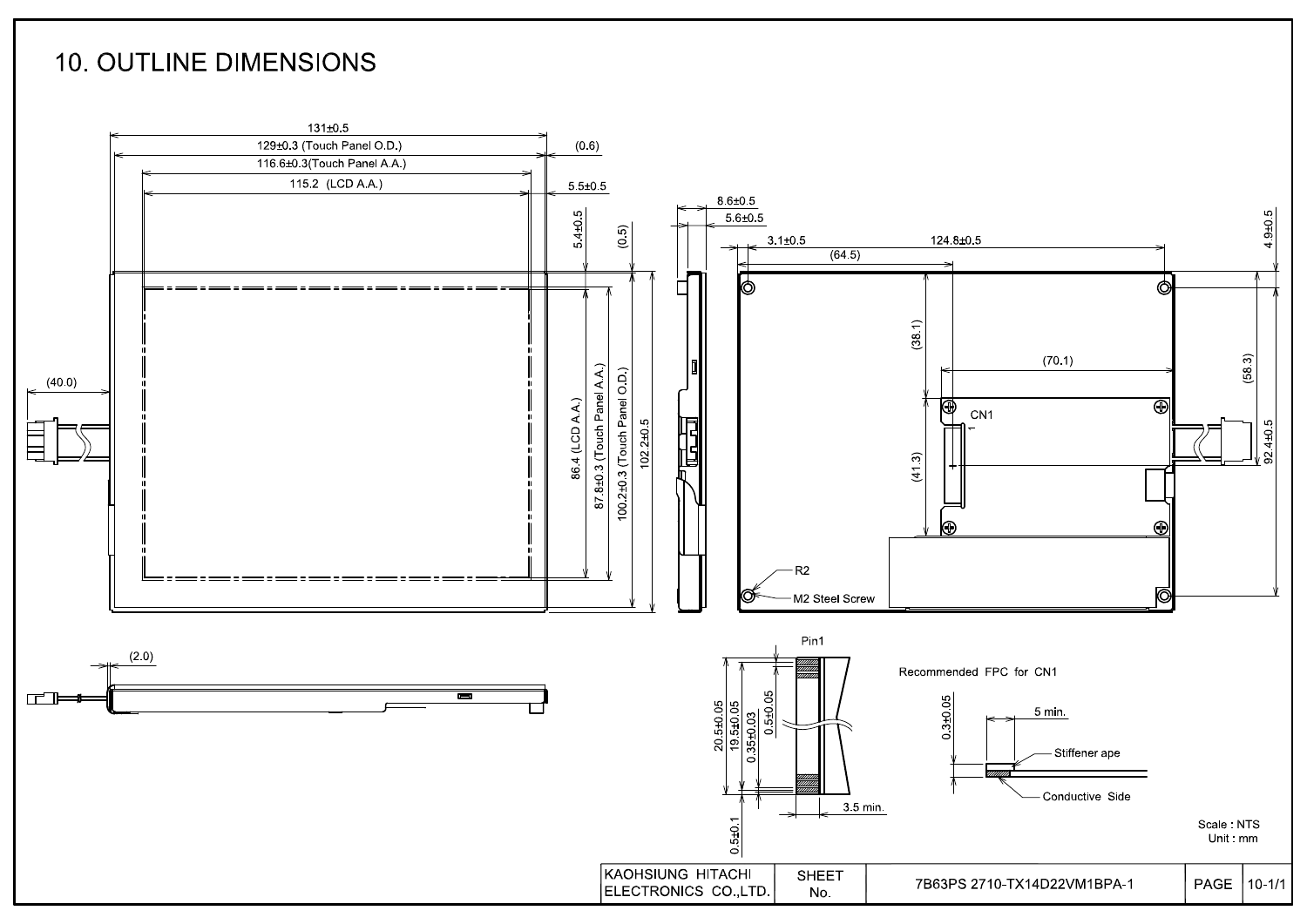# 11. TOUCH PANEL

The type of touch panel used on this display is resistive, analog, 4-wire and film on glass, and more characteristics are shown as below:

## 11.1 OPERATING CONDITIONS

| Item                     | Specification | Remarks                  |
|--------------------------|---------------|--------------------------|
| <b>Operating Voltage</b> | DC 5V         | DC 7V Max.               |
| <b>Operating Current</b> | 20 mA         | $\overline{\phantom{0}}$ |

## 11.2 ELECTRICAL CHARACTERISTICS

| <b>Item</b>                  |         | Specification              | Remarks   |
|------------------------------|---------|----------------------------|-----------|
| Circuit resistance           | X- axis | $340 \Omega$ ~830 $\Omega$ |           |
|                              | Y-axis  | $210 \Omega$ ~560 $\Omega$ |           |
| <b>Insulation Resistance</b> | X-Y     | $>20M\Omega$               | At DC 25V |
|                              |         | $\leq \pm 1.5\%$           |           |
| Linearity                    |         | $\leq \pm 1.5\%$           | Note 1    |
| Chattering                   |         | $\leq$ 10 ms               | -         |

Note 1: The test conditions and equipments of linearity are as below:

- Material of pen: poly-acetal resin
- End shape: R 0.8 mm
- Test force: 150 gf
- Pitch: 10 mm
- Test area is shown in Fig. 11.1



As shown in Fig. 11.2, applying voltage meter to measure Va, Vb and Vxm, where Va is the maximum voltage in the active area; Vb is the minimum voltage in the active area; Vxm is the measured voltage of point x selected by random. Afterwards, the linearity can be calculated by following equation:

$$
Linearity = \frac{|Vxi - Vxm|}{Va - Vb} \times 100\%,
$$

where Vxi is the idea voltage of point x.

The method to measure the linearity of Y-axis is the same as above.

| KAOHSIUNG HITACHI<br>ELECTRONICS CO., LTD. | SHEET<br>NO. | 7B64PS 2711- TX14D22VM1BPA-1 | <b>PAGE</b> | $11 - 1/2$ |
|--------------------------------------------|--------------|------------------------------|-------------|------------|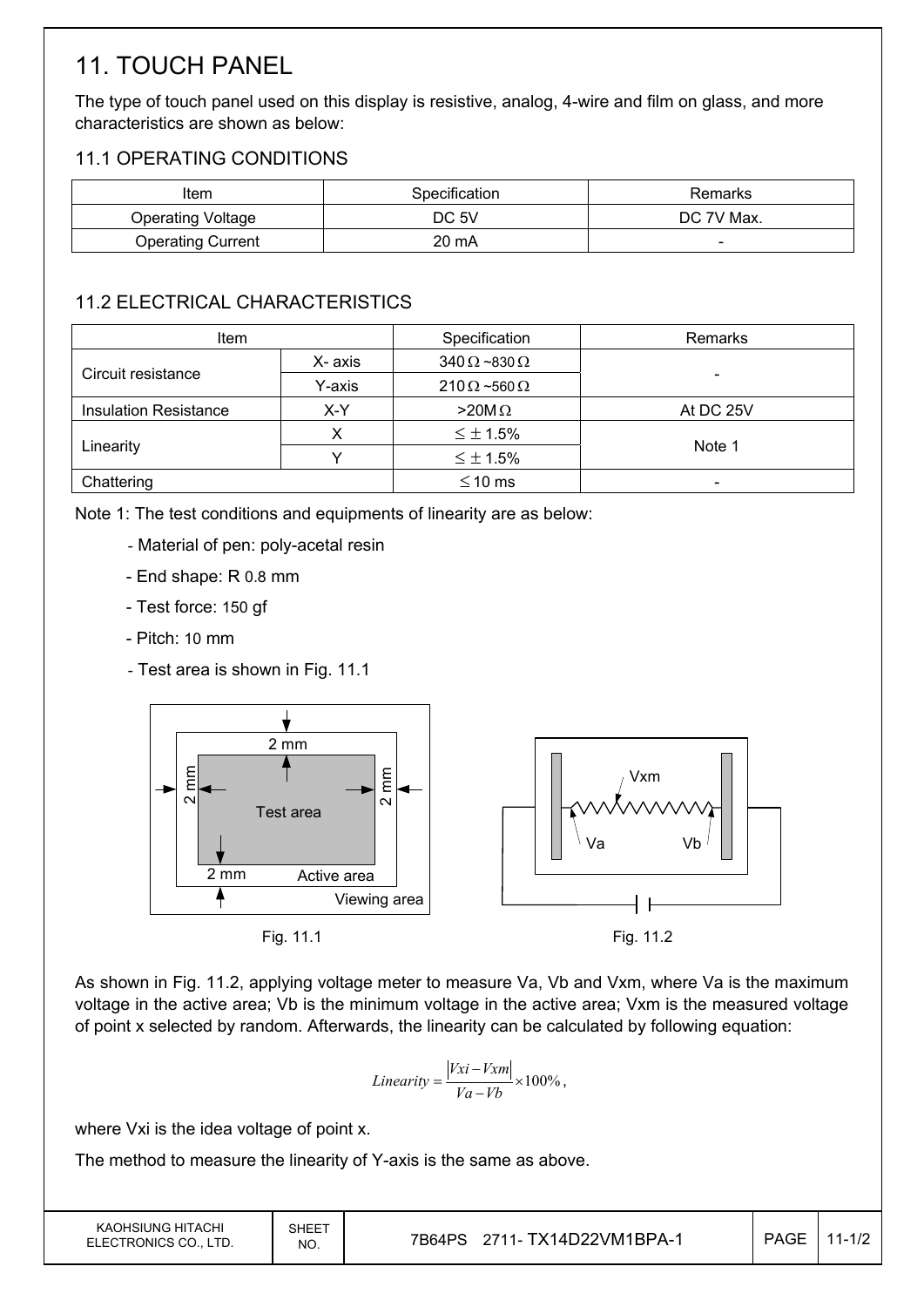## 11.3 MECHANICAL CHARACTERISTICS

| Item             |        | Specification | Remarks            |
|------------------|--------|---------------|--------------------|
|                  | Finger | 1.2N Max.     | End shape: R8.0 mm |
| Activation force | Pen    | 1.2N Max.     | End shape: R0.8 mm |
| Surface Hardness |        | ЗH            | <b>JIS K 5400</b>  |

### 11.4 OPTICAL CHARACTERISTICS

| Item         | $\cdot$<br>ıcatıon<br>necitii. | $1 - 2 - 1$<br>™ildi KJ  |  |  |  |
|--------------|--------------------------------|--------------------------|--|--|--|
| ransmittance | .80%                           | $\overline{\phantom{0}}$ |  |  |  |

#### 11.5 SAFETY AND ATTENTIONS

- 1) Do not put heavy shock or stress on the touch panel.
- 2) Please use soft cloth or absorbent cotton with ethanol to clean the touch panel by gently wiping. Moreover, please wipe it by horizontal or vertical direction instead of circling to prevent leaving scars on the touch panel's surface.
- 3) Do not use any harmful chemicals such as acetone, toluene, and isopropyl alcohol to clean the display's surface.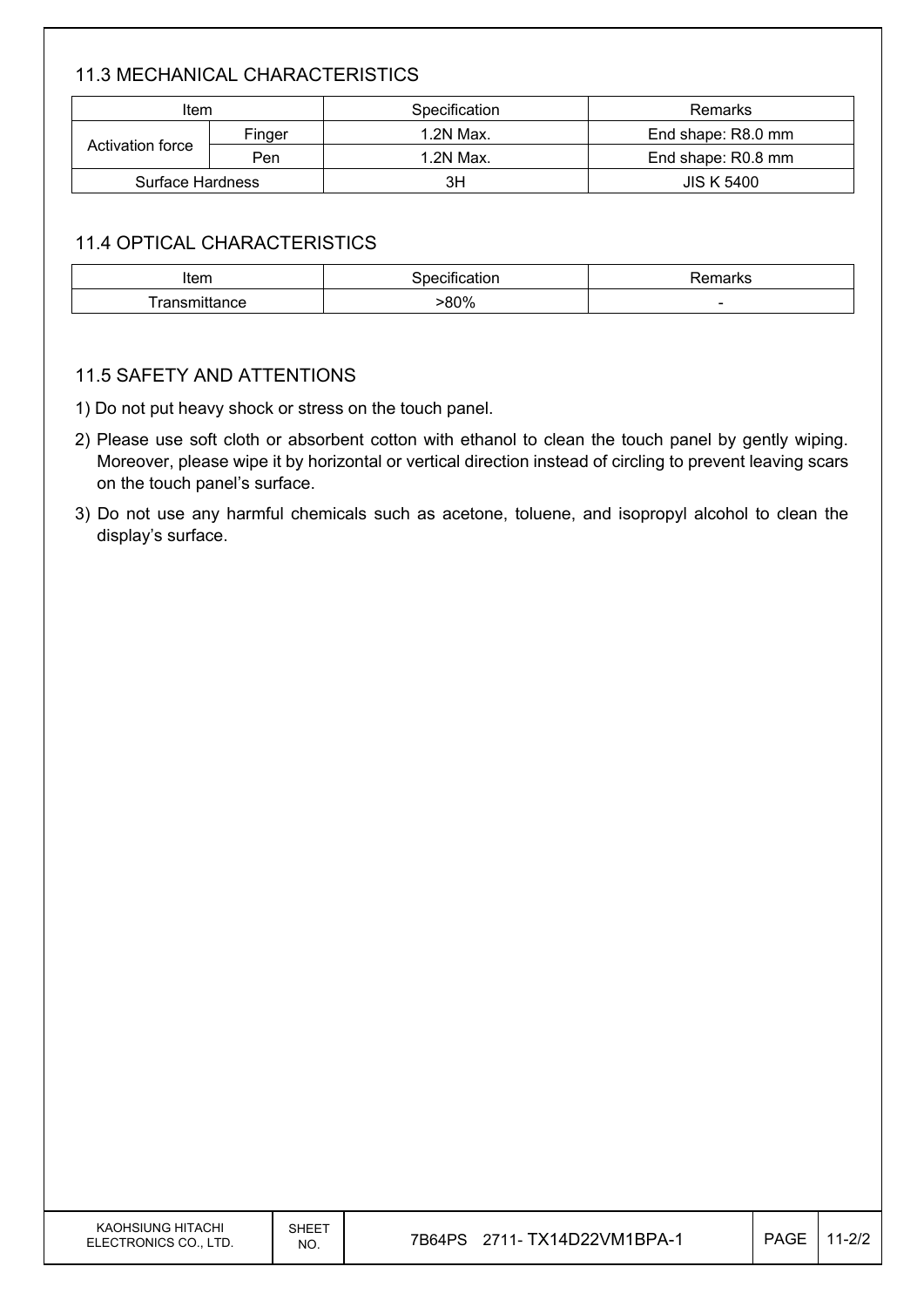## 12. APPEARANCE STANDARD

The appearance inspection is performed in a dark room around 500~1000 lx based on the conditions as below:

- The distance between inspector's eyes and display is 30 cm.
- The viewing zone is defined with angle  $\theta$  shown in Fig. 12.1 The inspection should be performed within  $45^\circ$  when display is shut down. The inspection should be performed within  $5^\circ$  when display is power on.



Fig. 12.1

### 12.1 THE DEFINITION OF LCD ZONE

LCD panel is divided into 3 areas as shown in Fig.12.2 for appearance specification in next section. A zone is the LCD active area (dot area); B zone is the area, which extended 1 mm out from LCD active area; C zone is the area between B zone and metal frame.

In terms of housing design, B zone is the recommended window area customers' housing should be located in.



Fig. 12.2

| KAOHSIUNG HITACHI<br>ELECTRONICS CO., LTD. | SHEET<br>NO. | 2712- TX14D22VM1BPA-1<br>7B64PS | <b>PAGE</b> | $12 - 1/4$ |
|--------------------------------------------|--------------|---------------------------------|-------------|------------|
|                                            |              |                                 |             |            |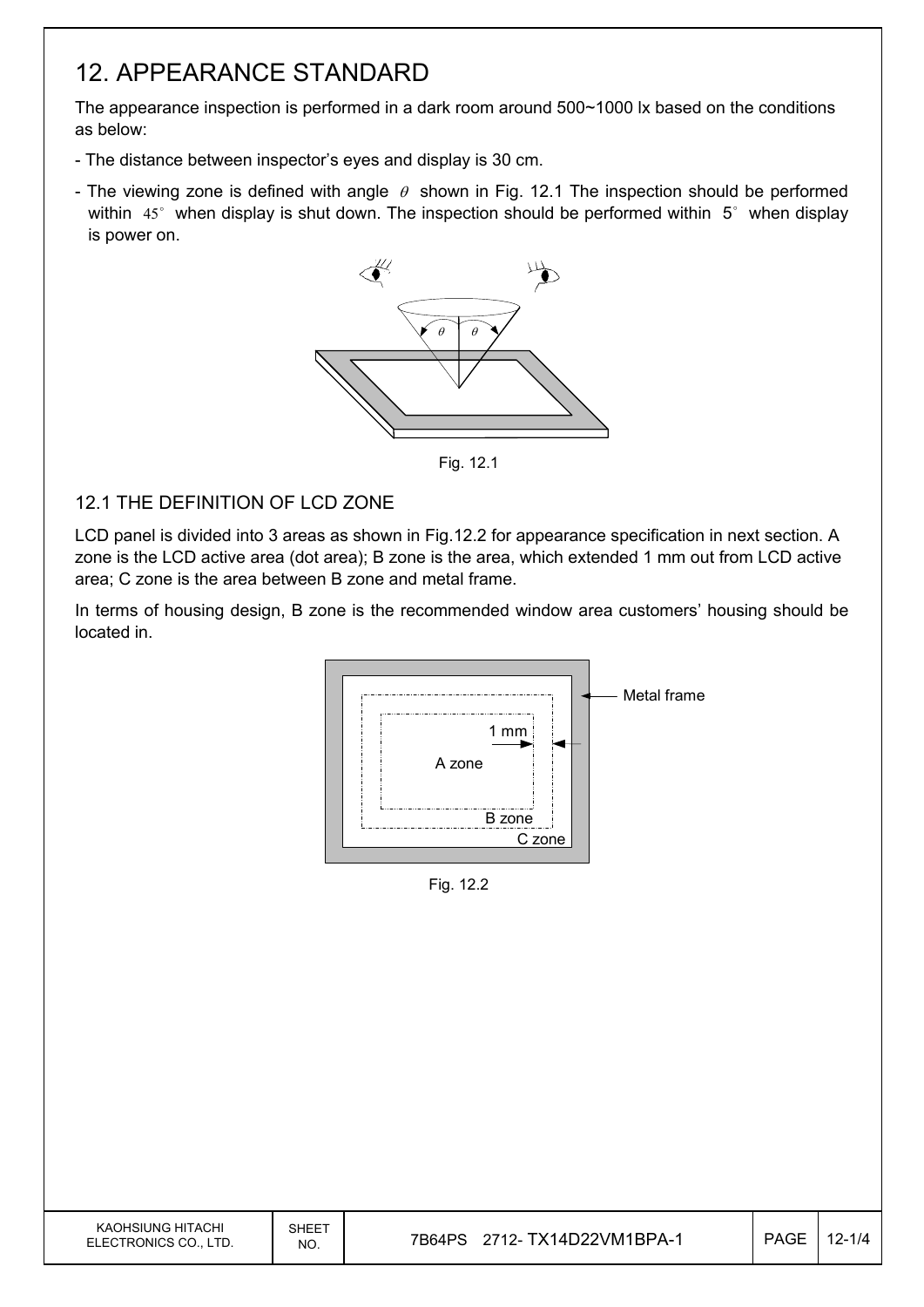## 12.2 LCD APPEARANCE SPECIFICATION

The specification as below is defined as the amount of unexpected phenomenon or material in different zones of LCD panel. The definitions of length, width and average diameter using in the table are shown in Fig. 12.3 and Fig. 12.4.

| Item                   |                                       | Applied zone             |                          |                            |                |                |      |  |
|------------------------|---------------------------------------|--------------------------|--------------------------|----------------------------|----------------|----------------|------|--|
|                        | Length (mm)                           |                          | Width (mm)               | Maximum number             |                | Minimum space  |      |  |
|                        | Ignored                               | $W \le 0.02$             |                          | Ignored                    |                |                |      |  |
| <b>Scratches</b>       | $L \leq 40$                           | $0.02\!<\!W\!\leq\!0.04$ |                          | 10                         |                | $\blacksquare$ | A, B |  |
|                        | $L \leq 20$                           |                          | $W \le 0.04$             | 10                         |                | $\blacksquare$ |      |  |
| Dent                   |                                       |                          |                          | Serious one is not allowed |                |                | A    |  |
| Wrinkles in polarizer  |                                       |                          |                          | Serious one is not allowed |                |                | A    |  |
|                        | Average diameter (mm)                 |                          |                          |                            | Maximum number |                |      |  |
|                        | $D \leq 0.3$                          |                          |                          |                            | Ignored        |                |      |  |
| Bubbles on polarizer   | $0.3\!<\!D\!\leq\!0.5$                |                          |                          |                            | 12             |                | A    |  |
|                        | 0.5 < D                               |                          |                          |                            | 3              |                |      |  |
|                        |                                       |                          |                          | Filamentous (Line shape)   |                |                |      |  |
|                        | Length (mm)                           |                          |                          | Width (mm)                 |                | Maximum number |      |  |
|                        | $L \leq 2.0$                          |                          |                          | $W \le 0.03$               | Ignored        |                | A, B |  |
|                        | $L \le 3.0$                           |                          | $0.03\!<\!W\!\leq\!0.05$ |                            | 10             |                |      |  |
|                        | $L \leq 2.5$                          |                          |                          | $0.05\!<\!W\!\leq\!0.1$    |                | 1              |      |  |
| 1) Stains              |                                       |                          | Round (Dot shape)        |                            |                |                |      |  |
| 2) Foreign Materials   | Average diameter (mm)                 |                          |                          | Maximum number             |                | Minimum Space  |      |  |
| 3) Dark Spot           | D < 0.2                               |                          |                          | Ignored                    |                |                |      |  |
|                        | $0.2 \le D < 0.3$                     |                          |                          | 10                         |                | 10 mm          | A, B |  |
|                        | $0.3 \leq D \leq 0.4$                 |                          |                          | 5                          |                | 30 mm          |      |  |
|                        | $0.4 \leq D$                          |                          | None                     |                            |                |                |      |  |
|                        | In total                              |                          |                          | Filamentous + Round=10     |                |                |      |  |
|                        | Those wiped out easily are acceptable |                          |                          |                            |                |                |      |  |
|                        |                                       |                          |                          | <b>Type</b>                |                | Maximum number |      |  |
|                        |                                       |                          |                          | 1 dot                      |                | 4              |      |  |
|                        | Bright dot-defect                     |                          |                          | 2 adjacent dot             |                | $\overline{1}$ |      |  |
| Dot-Defect<br>(Note 1) |                                       |                          |                          | 3 adjacent dot or above    |                | Not allowed    |      |  |
|                        |                                       |                          |                          | In total                   |                | 5              | Α    |  |
|                        |                                       |                          |                          | 1 dot                      | 5              |                |      |  |
|                        | Dark dot-defect                       |                          |                          | 2 adjacent dot             | $\overline{2}$ |                |      |  |
|                        |                                       |                          |                          | 3 adjacent dot or above    |                | Not allowed    |      |  |
|                        |                                       |                          |                          | In total                   |                | 5              |      |  |
|                        | In total                              |                          |                          |                            |                | 10             |      |  |

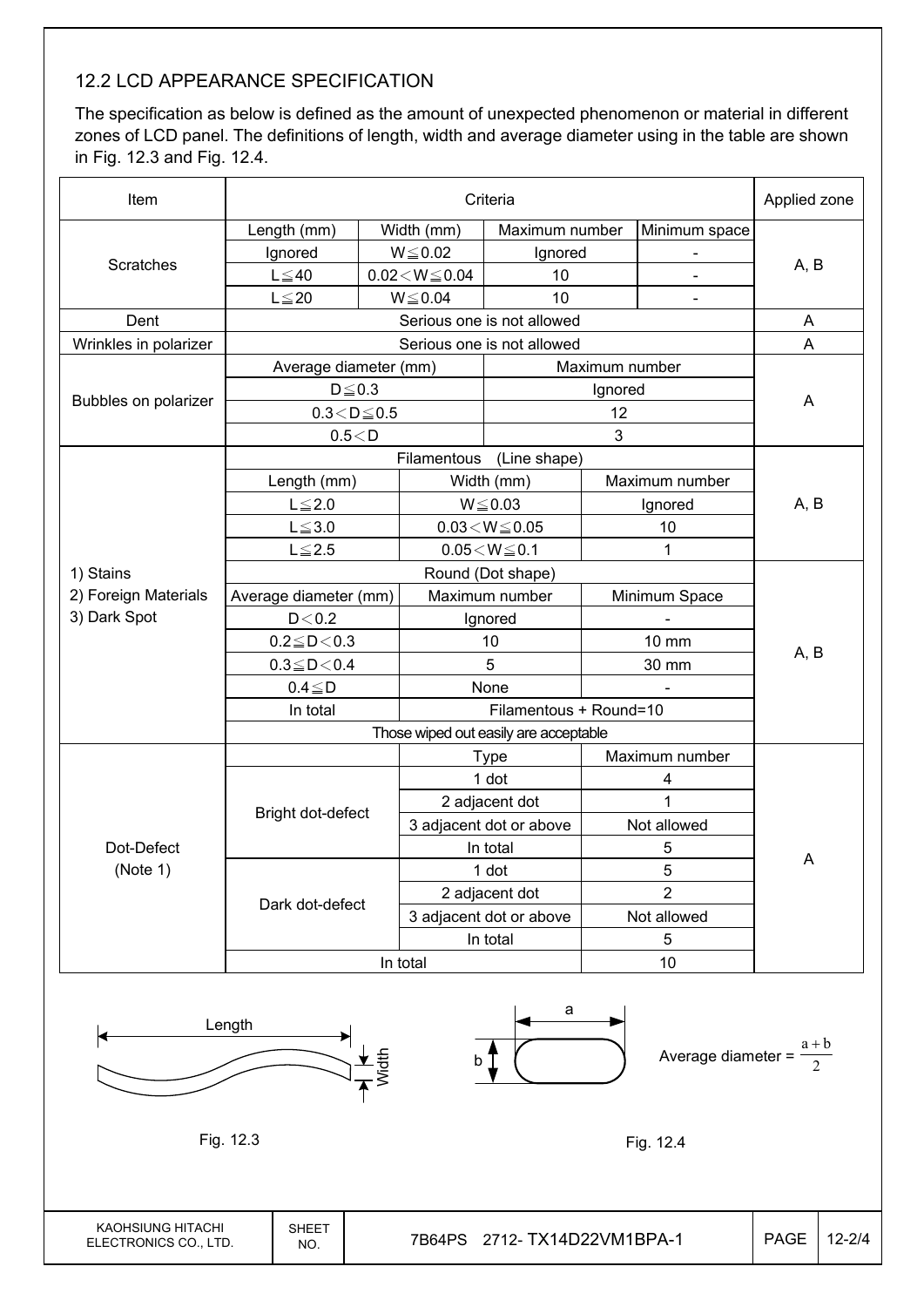Note 1: The definitions of dot defect are as below:

- The defect area of the dot must be bigger than half of a dot.
- For bright dot-defect, showing black pattern, the dot's brightness must be over 30% brighter than others.
- For dark dot-defect, showing white pattern, the dot's brightness must be under 70% darker than others.
- The definition of 1-dot-defect is the defect-dot, which is isolated and no adjacent defect-dot.
- The definition of adjacent dot is shown as Fig. 12.5.



The dots colored gray are adjacent to defect-dot A.

Fig. 12.5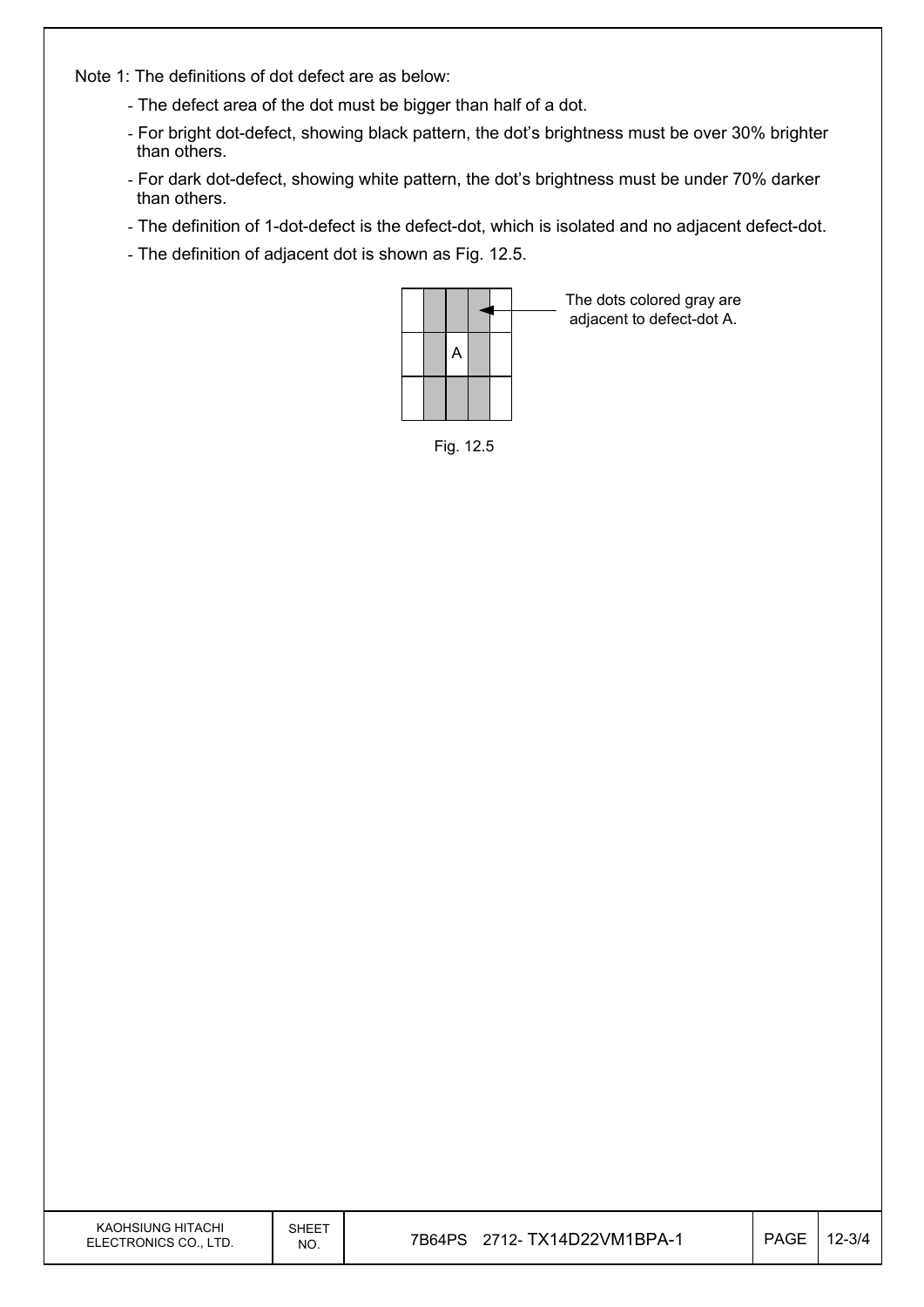## 12.3 TOUCH PANEL APPEARANCE SPECIFICATION

The specification as below is defined by the amount of unexpected material in different zones of touch panel.

| Item                     | Criteria                    |            |                | Applied zone    |      |  |
|--------------------------|-----------------------------|------------|----------------|-----------------|------|--|
| <b>Scratches</b>         | Width (mm)                  |            | Length (mm)    | Maximum number  |      |  |
|                          | W > 0.1                     |            | $L \geq 10$    | Not allowed     | A, B |  |
|                          | $0.10 > W \ge 0.05$         |            | $L<$ 10        | 4 pcs max.      |      |  |
|                          | $0.05 \geq W$               |            | $L<$ 10        | Ignored         |      |  |
|                          | (Line shape)<br>Filamentous |            |                |                 |      |  |
| <b>Foreign Materials</b> | Width (mm)                  |            | Length (mm)    | Maximum number  |      |  |
|                          | W > 0.10                    |            |                | Dust (circular) | A, B |  |
|                          | $0.10 \ge W > 0.05$         | 3< L       |                | Not allowed     |      |  |
|                          | $0.05 \geq W$               | $L \leq 3$ |                | Ignored         |      |  |
|                          | Round (Dot shape)           |            |                |                 |      |  |
|                          | Average diameter (mm)       |            | Maximum number |                 | A, B |  |
|                          | D > 0.3                     |            | Not allowed    |                 |      |  |
|                          | $0.3 \ge D > 0.2$           |            | 3 pcs max.     |                 | B    |  |
|                          | $D \leq 0.2$                |            | Ignored        |                 | A, B |  |

The limitation of glass flaw occurred on touch panel is defined in the table as below.

| Item             |   | Specifications                                           |  |
|------------------|---|----------------------------------------------------------|--|
| Edge flaw        |   | $X \leq 5.0$ mm<br>$Y \leq 1.0$ mm<br>$Z \leq$ Thickness |  |
| Corner flaw      | Ζ | $X \leq 3.0$ mm<br>$Y \leq 3.0$ mm<br>$Z \leq$ Thickness |  |
| Progressive flaw |   | Not allowed                                              |  |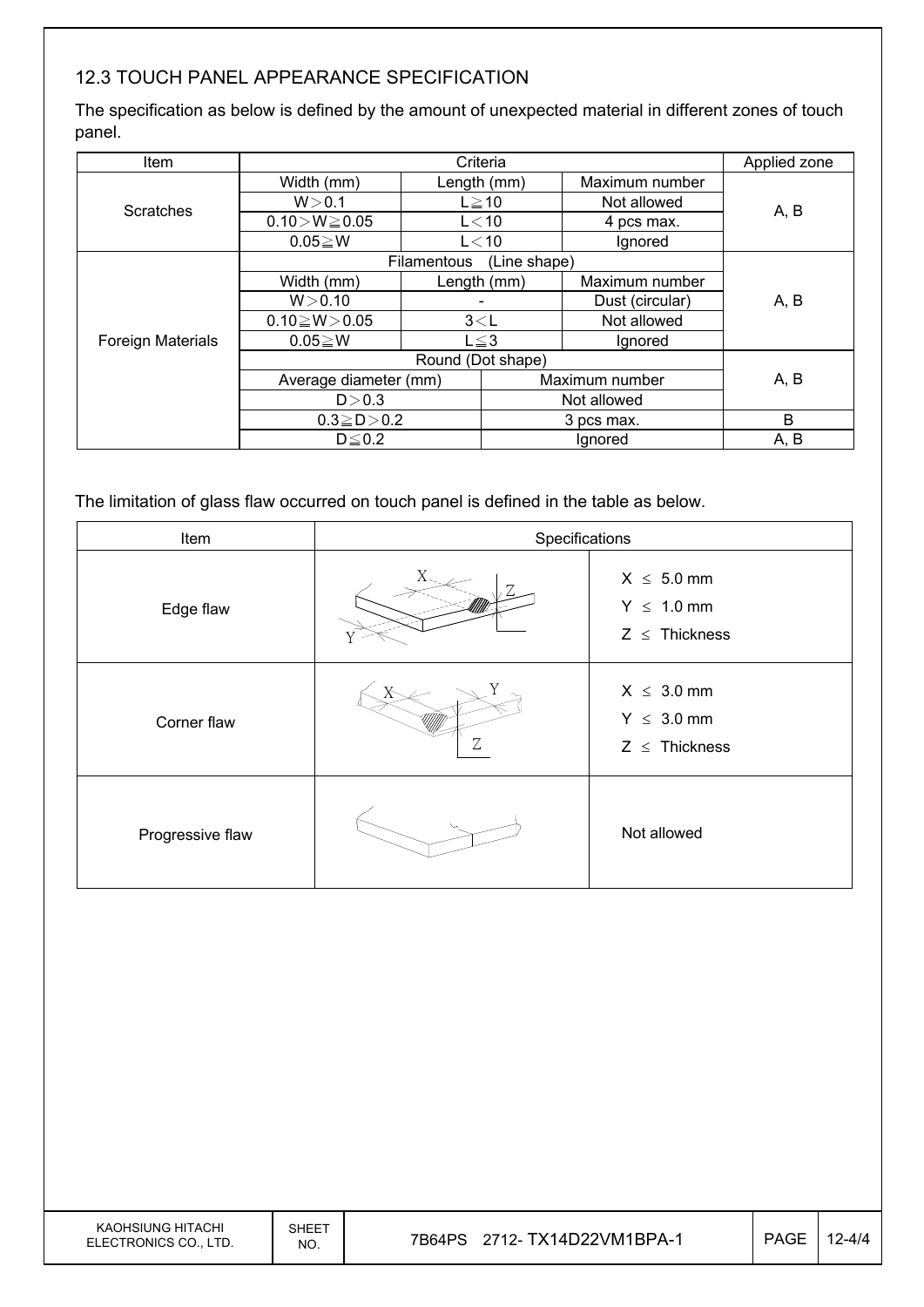## 13. PRECAUTIONS

## 13.1 PRECAUTIONS of TOUCH PANEL

- 1) Please refer to Fig. 13.1 for housing the display with touch panel into applications. The Fig. 13.1 shows some points as below:
- The cushion needs to be designed between housing and touch panel in order to avoid unexpected pressure to cause any wrong reactions, and the cushion should be located in the cushion area.
- The housing should not cover the active area of touch panel as the figure shown.



Fig. 13.1

- 13.2 PRECAUTIONS of ESD
- 1) Before handling the display, please ensure your body has been connected to ground to avoid any damages by ESD. Also, do not touch display's interface directly when assembling.
- 2) Please remove the protection film very slowly before turning on the display to avoid generating ESD.

### 13.3 PRECAUTIONS of HANDLING

- 1) In order to keep the appearance of display in good condition, please do not rub any surfaces of the displays by using sharp tools harder than 3H, especially touch panel, metal frame and polarizer.
- 2) Please do not stack the displays as this may damage the surface. In order to avoid any injuries, please avoid touching the edge of the glass or metal frame and wore gloves during handling.
- 3) Touching the polarizer or terminal pins with bare hand should be avoided to prevent staining and poor electrical contact.
- 4) Do not use any harmful chemicals such as acetone, toluene, and isopropyl alcohol to clean display's surfaces.
- 5) Please use soft cloth or absorbent cotton with ethanol to clean the display by gently wiping. Moreover, when wiping the display, please wipe it by horizontal or vertical direction instead of circling to prevent leaving scars on the display's surface, especially polarizer.
- 6) Please wipe any unknown liquids immediately such as saliva, water or dew on the display to avoid color fading or any permanent damages.
- 7) Maximum pressure to the surface of the display must be less than  $1.96 \times 10^4$  Pa. If the area of applied pressure is less than  $1 \text{ cm}^2$ , the maximum pressure must be less than 1.96N.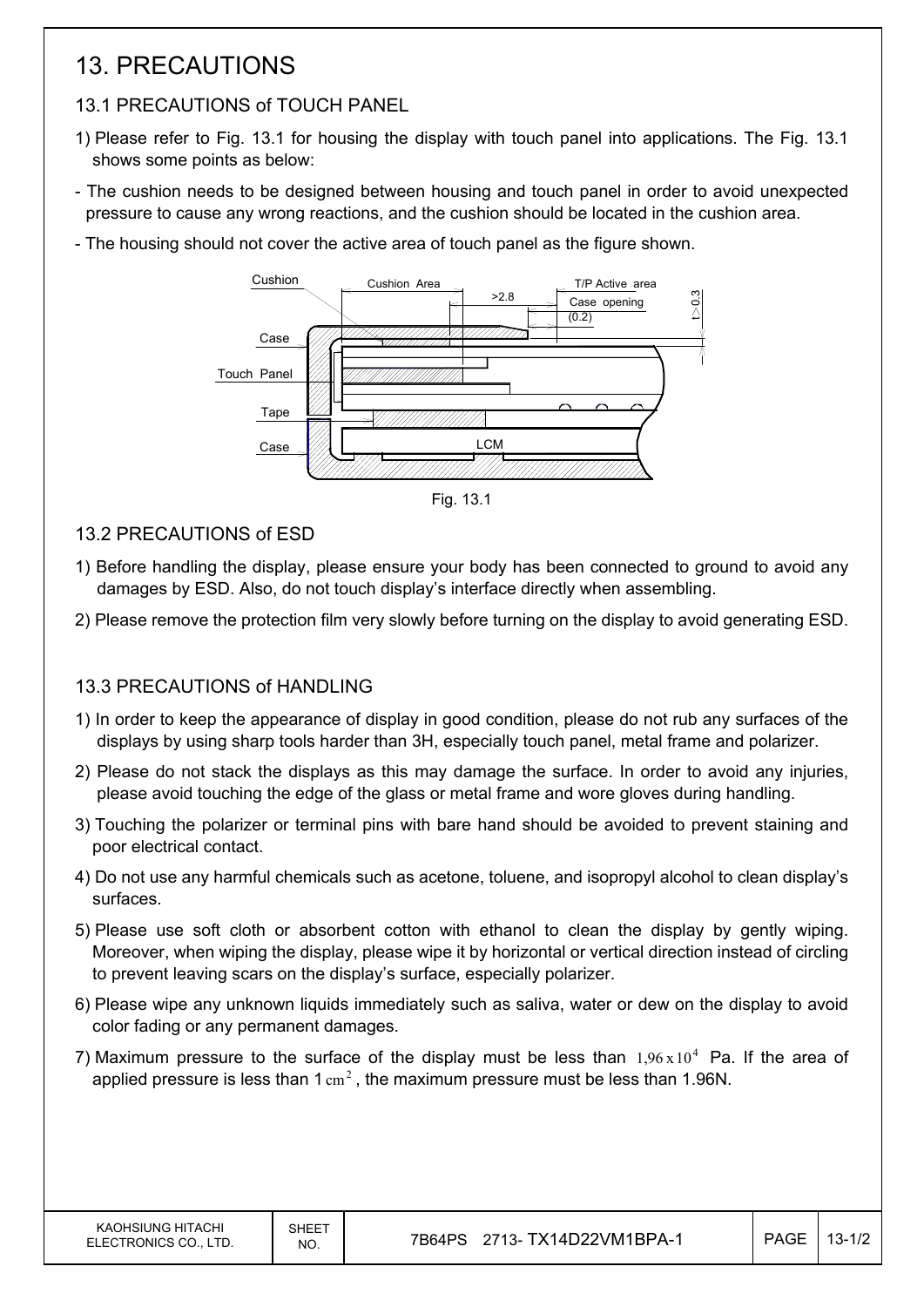#### 13.4 PRECAUTIONS OF OPERATING

- 1) Please input signals and voltages to the displays according to the values defined in the section of electrical characteristics to obtain the best performance. Any voltages over than absolute maximum rating will cause permanent damages to this display. Also, any timing of the signals out of this specification would cause unexpected performance.
- 2) When the display is operating at significant low temperature, the response time will be slower than it at 25  $\mathrm{C}^{\circ}$ . In high temperature, the color will be slightly dark and blue compared to original pattern. However, these are temperature-related phenomenon of LCD and it will not cause permanent damages to the display when used within the operating temperature.
- 3) The use of screen saver or sleep mode is recommended when static images are likely for long periods of time. This is to avoid the possibility of image sticking.
- 4) Spike noise can cause malfunction of the circuit. The recommended limitation of spike noise is no bigger than  $\pm$  100 mV.

#### 13.5 PRECAUTIONS of STORAGE

If the displays are going to be stored for years, please be aware the following notices.

- 1) Please store the displays in a dark room to avoid any damages from sunlight and other sources of UV light.
- 2) The recommended long term storage temperature is between 10  $C^{\circ}$  ~35  $C^{\circ}$  and 55%~75% humidity to avoid causing bubbles between polarizer and LCD glasses, and polarizer peeling from LCD glasses.
- 3) It would be better to keep the displays in the container, which is shipped from Hitachi, and do not unpack it.
- 4) Please do not stick any labels on the display surface for a long time, especially on the polarizer.